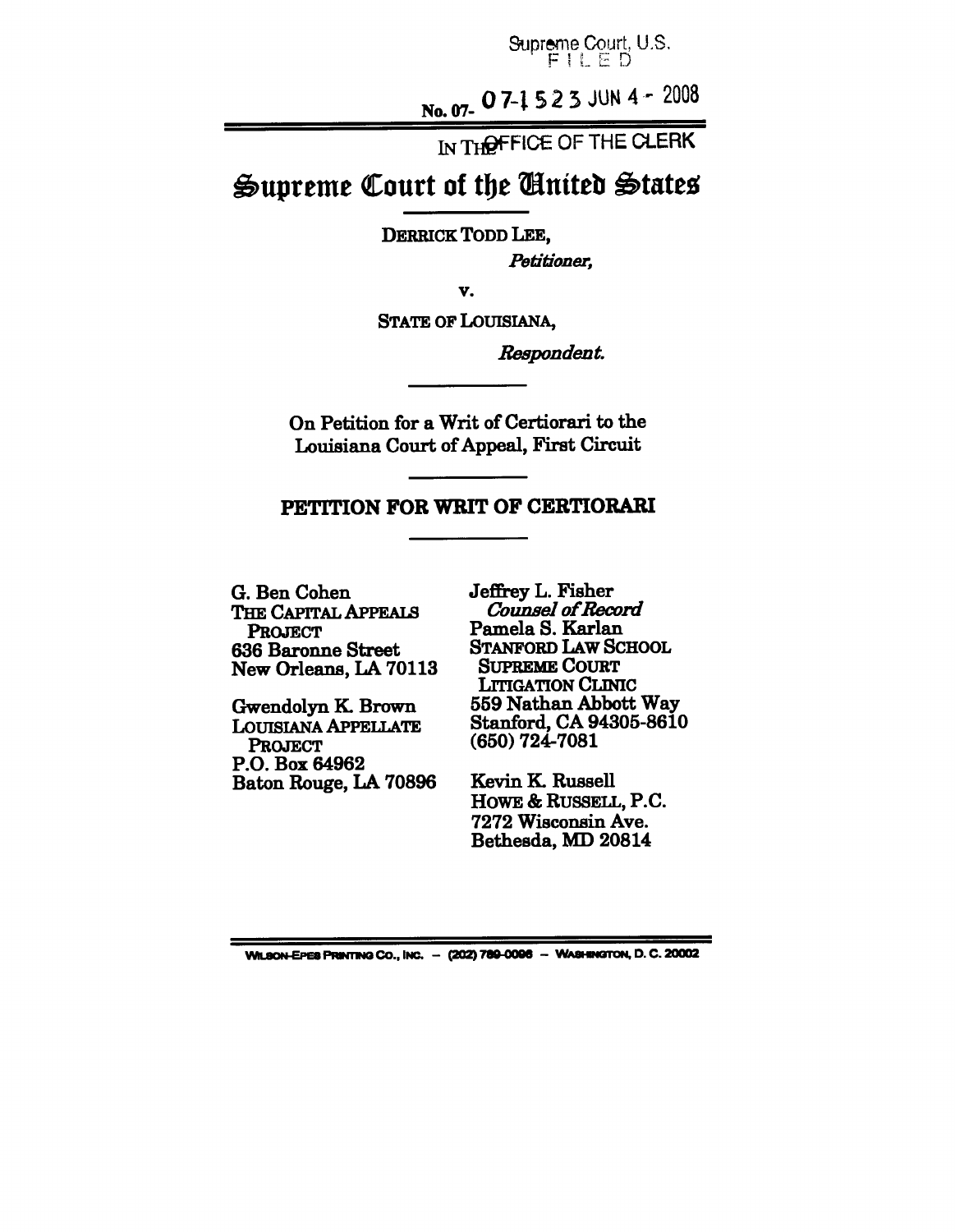# **~UESTION PRESENTED**

1. Whether the Sixth Amendment right to jury trial, as applied to the States through the Fourteenth Amendment, allows a criminal conviction based on a non-unanimous jury verdict.

2. Whether DNA evidence introduced at Petitioner's trial should have been suppressed as the product of an unconstitutional search and seizure.

 $\mathcal{A}^{\mathcal{A}}$ 

 $\label{eq:2.1} \mathcal{F}(\mathcal{F}) = \mathcal{F}(\mathcal{F}) = \mathcal{F}(\mathcal{F}) = \mathcal{F}(\mathcal{F})$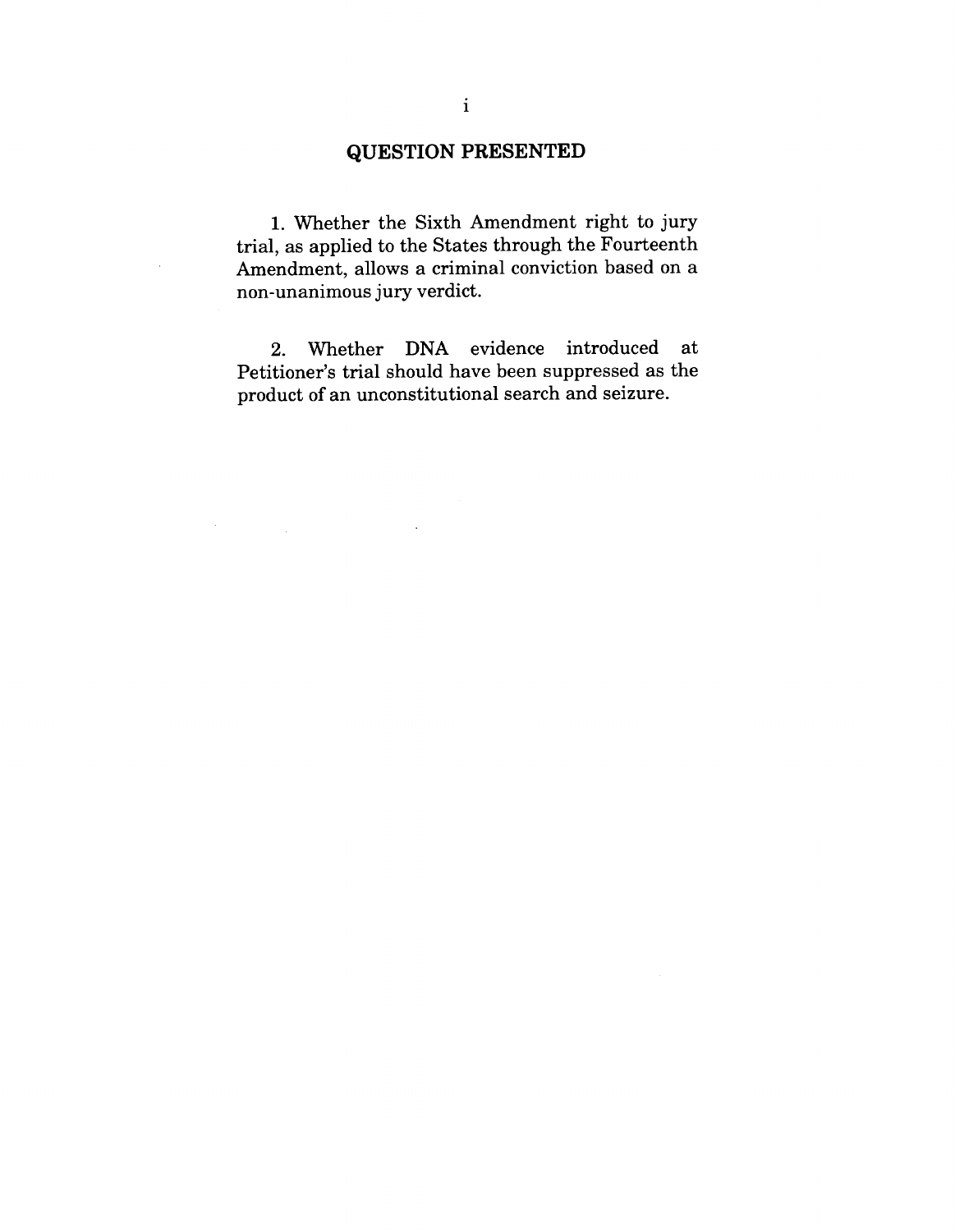# TABLE OF CONTENTS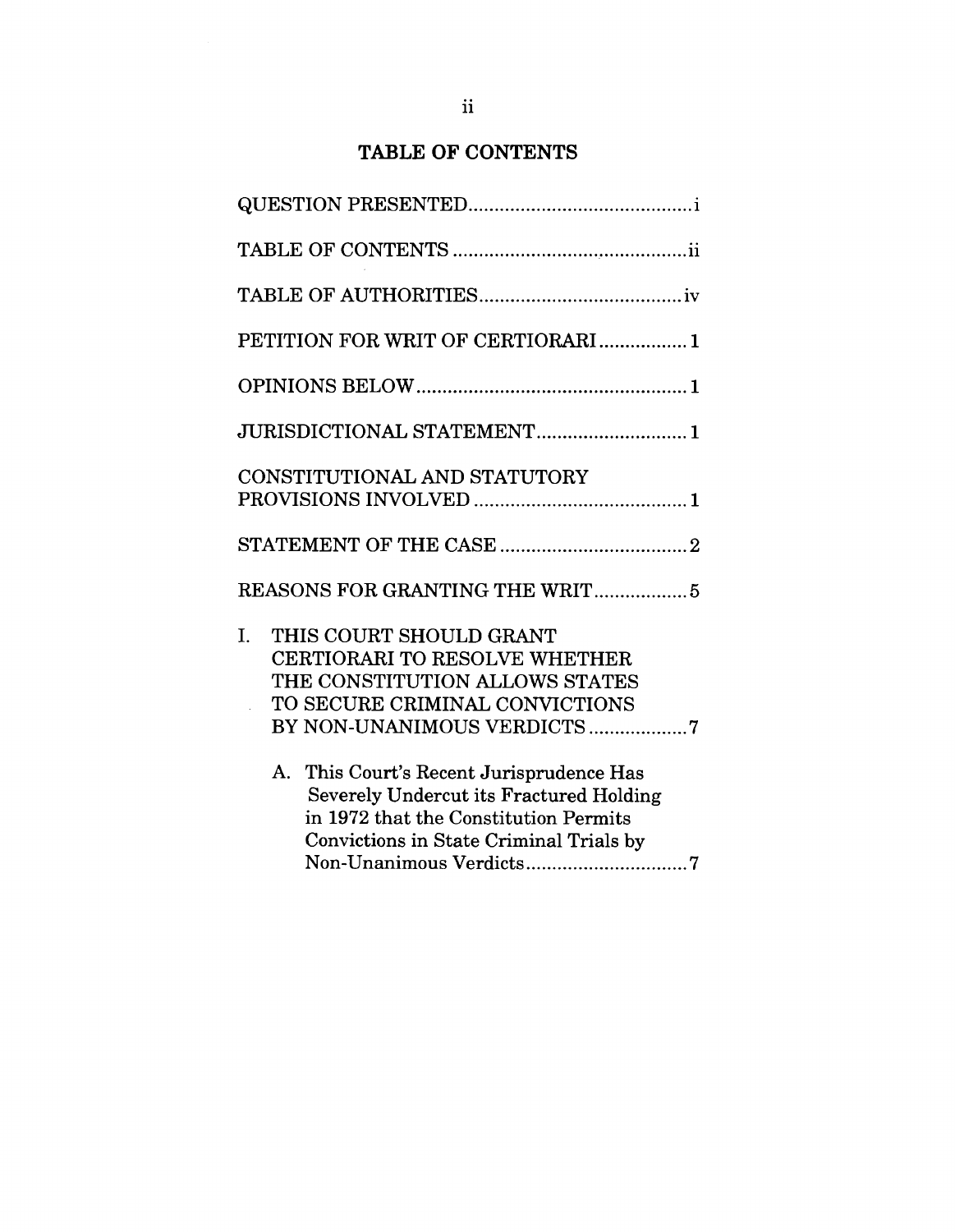|    | 2. This Court's Current Sixth                 |
|----|-----------------------------------------------|
|    | Amendment Jurisprudence11                     |
| В. | The Doctrine of <i>Stare Decisis</i> Does Not |
|    | Pose a Significant Impediment to              |
|    | Reconsidering the Question Presented          |
|    |                                               |
|    | C. The Question Whether States May            |
|    | Continue to Convict Individuals of Serious    |
|    | Crimes Based on Non-Unanimous Verdicts        |
|    | Is Extremely Important and Ripe               |
|    |                                               |
|    | II. DNA EVIDENCE INTRODUCED AT                |
|    | PETITIONER'S TRIAL SHOULD HAVE                |
|    | BEEN SUPPRESSED AS THE PRODUCT OF             |
|    | AN UNCONSITUTIONAL SEARCH                     |
|    |                                               |
|    |                                               |
|    | APPENDIX A, Decision of the Louisiana         |
|    |                                               |
|    | APPENDIX B, Order of the Louisiana            |
|    | Supreme Court Denying Review 66a              |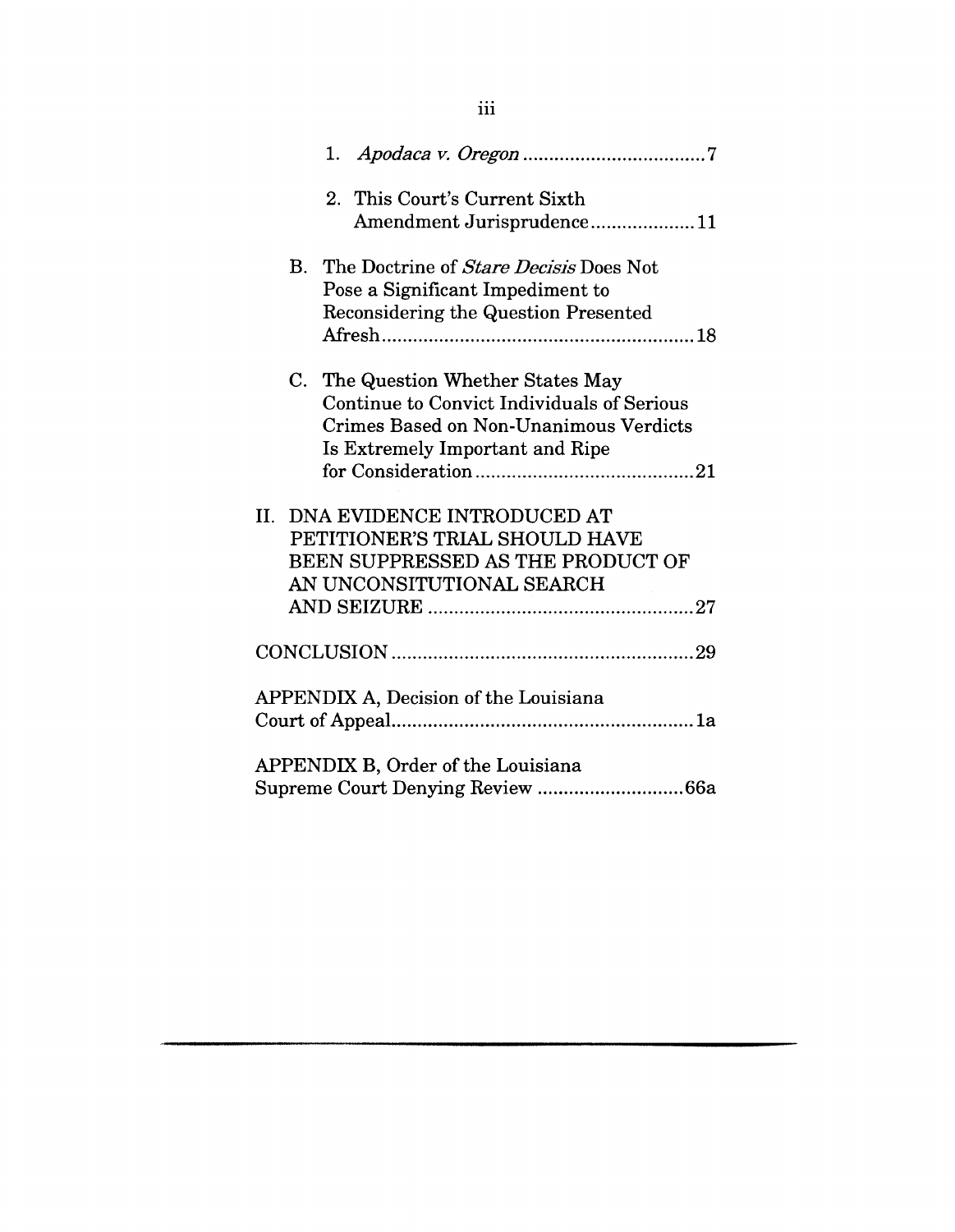# **TABLE OF AUTHORITIES**

# **Federal Cases**

| Adarand Constructors, Inc. v. Pena,                 |
|-----------------------------------------------------|
|                                                     |
| Alabama v. Shelton, 535 U.S. 654 (2002) 16          |
| American Public Co. v. Fisher,                      |
|                                                     |
| Andres v. United States,                            |
|                                                     |
| Apodaca v. Oregon, 406 U.S. 404 (1972)  passim      |
| Apprendi v. New Jersey, 530 U.S. 466 (2000) passim  |
| Beck v. Washington, 369 U.S. 541 (1962)  16         |
| Blakely v. Washington,                              |
|                                                     |
| Booker v. United States, 543 U.S. 220 (2005)13      |
| Continental T.V., Inc., v. GTE Sylvania, Inc.,      |
|                                                     |
| Crawford v. Washington, 541 U.S. 36 (2004)11, 16    |
| Crist v. Bretz, 437 U.S. 28 (1978) 15, 16           |
| Cunningham v. California, 127 S. Ct. 856            |
|                                                     |
| Davis v. Washington, 547 U.S. 813 (2006) 16         |
| <i>Helvering v. Hallock</i> , 309 U.S. 106 (1940)19 |
| Hurtado v. California, 110 U.S. 516 (1884)16        |
| Johnson v. Louisiana,                               |
|                                                     |
| Malloy v. Hogan, 378 U.S. 1 (1964)15                |
|                                                     |
| Moore v. City of E. Cleveland,                      |
|                                                     |
| Ohio ex rel. Eaton v. Price,                        |
| $364$ U.S. $263$ $(1960)$                           |
| Ohio v. Roberts, 448 U.S. 56 (1980)12               |
| Patton v. United States, 281 U.S. 276 (1930) 8      |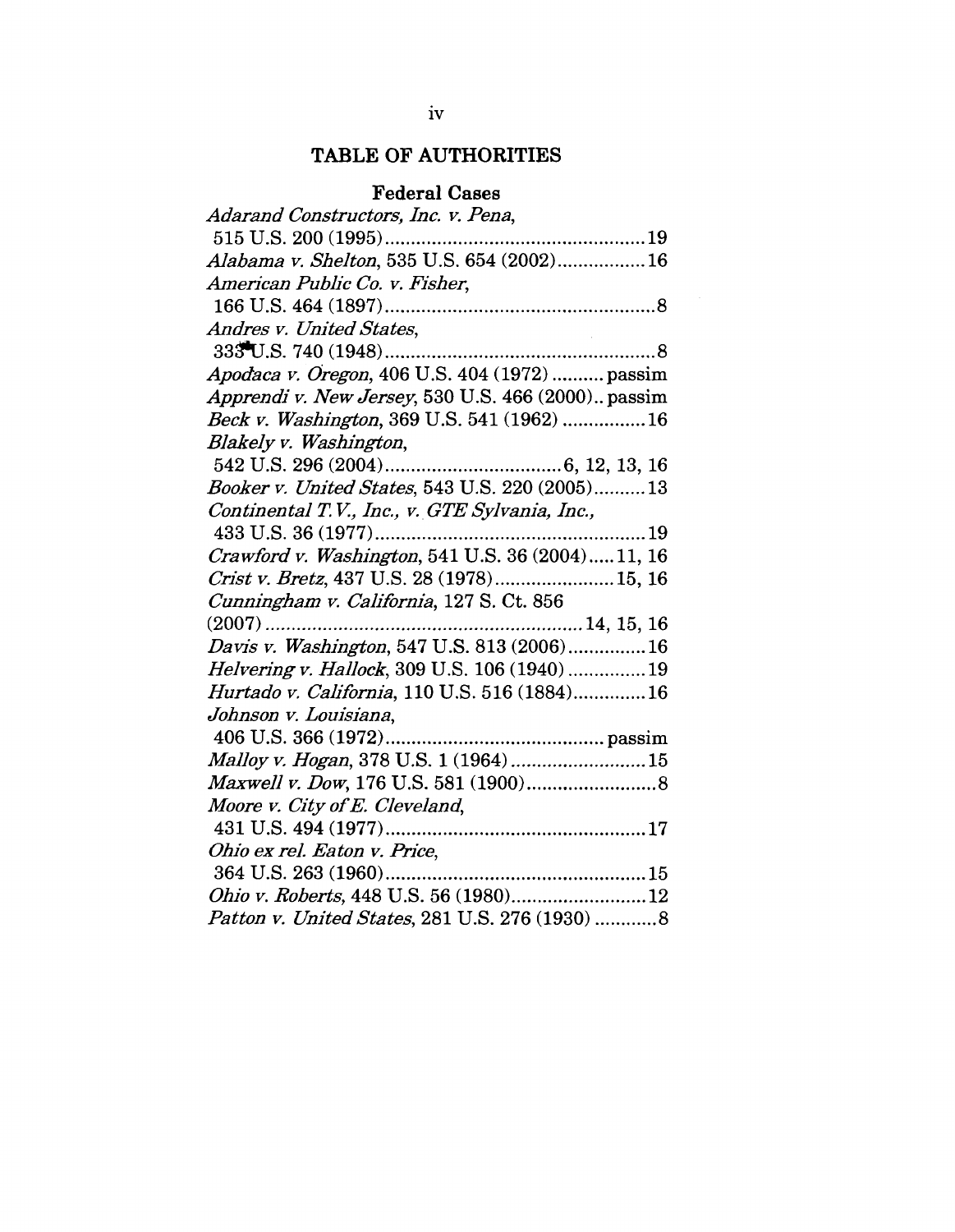| Payne v. Tennessee, 501 U.S. 808 (1991)20         |  |
|---------------------------------------------------|--|
| Pennsylvania v. Ritchie, 480 U.S. 39 (1987)16     |  |
| Pennsylvania v. Union Gas Co.,                    |  |
|                                                   |  |
| Seminole Tribe v. Florida, 517 U.S. 44 (1996)18   |  |
| Solorio v. United States, 483 U.S. 435 (1987)19   |  |
| Strickland v. Washington, 466 U.S. 669 (1984)16   |  |
| Sullivan v. Louisiana, 508 U.S. 275 (1993) 14, 15 |  |
| Swift & Co. v. Wickham, 382 U.S. 111 (1965)19     |  |
|                                                   |  |
| United States v. Dixon, 509 U.S. 688 (1993)19     |  |
| United States v. Gonzalez-Lopez,                  |  |
|                                                   |  |
| Washington v. Glucksberg,                         |  |
|                                                   |  |
|                                                   |  |
|                                                   |  |

### **State Cases**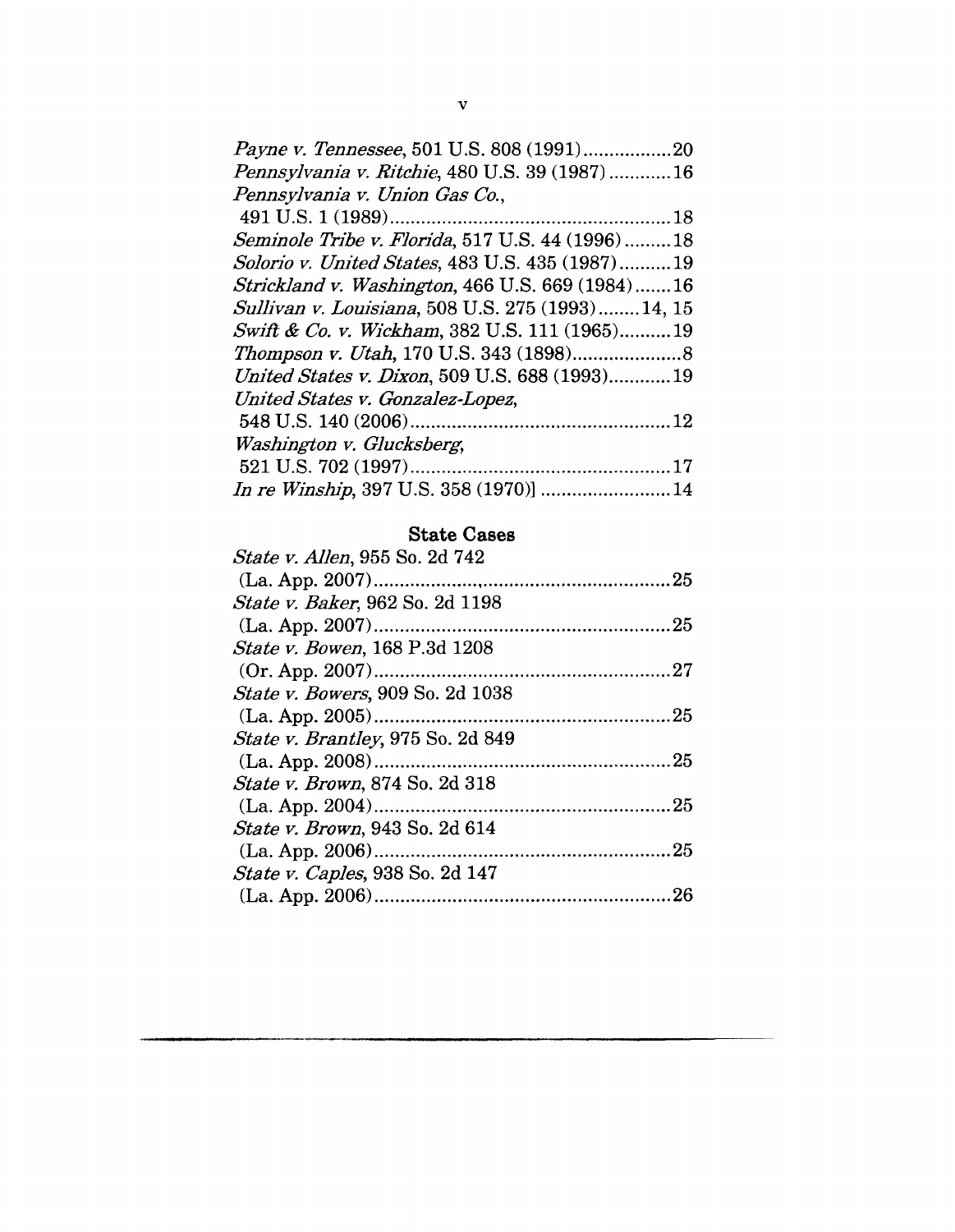| <i>State v. Carter</i> , 974 So. 2d 181        |  |
|------------------------------------------------|--|
|                                                |  |
| State v. Chandler, 939 So. 2d 574              |  |
|                                                |  |
| State v. Christian, 924 So. 2d 266             |  |
|                                                |  |
| State v. Dabney, 908 So. 2d 60                 |  |
|                                                |  |
| State v. Davis, 935 So. 2d 763                 |  |
|                                                |  |
| State v. Divers, 889 So. 2d 335                |  |
|                                                |  |
| State v. Elie, 936 So. 2d 791 (La. 2006)25, 26 |  |
| State v. Guiden, 873 So. 2d 835                |  |
|                                                |  |
| <i>State v. Gullette, 975 So. 2d 753</i>       |  |
|                                                |  |
| State v. Harris, 868 So. 2d 886                |  |
|                                                |  |
| State v. Houston, 925 So. 2d 690               |  |
|                                                |  |
| <i>State v. Hurd</i> , 917 So. 2d 567          |  |
|                                                |  |
| <i>State v. Jackson</i> , 892 So. 2d 71        |  |
|                                                |  |
| State v. Jackson, 904 So. 2d 907               |  |
|                                                |  |
| State v. Johnson, 948 So. 2d 1229              |  |
|                                                |  |
| State v. Juniors, 918 So. 2d 1137              |  |
|                                                |  |
| <i>State v. King</i> , 886 So. 2d 598          |  |
|                                                |  |
|                                                |  |

 $\label{eq:2.1} \frac{1}{\sqrt{2}}\left(\frac{1}{\sqrt{2}}\right)^{2} \left(\frac{1}{\sqrt{2}}\right)^{2} \left(\frac{1}{\sqrt{2}}\right)^{2} \left(\frac{1}{\sqrt{2}}\right)^{2} \left(\frac{1}{\sqrt{2}}\right)^{2} \left(\frac{1}{\sqrt{2}}\right)^{2} \left(\frac{1}{\sqrt{2}}\right)^{2} \left(\frac{1}{\sqrt{2}}\right)^{2} \left(\frac{1}{\sqrt{2}}\right)^{2} \left(\frac{1}{\sqrt{2}}\right)^{2} \left(\frac{1}{\sqrt{2}}\right)^{2} \left(\$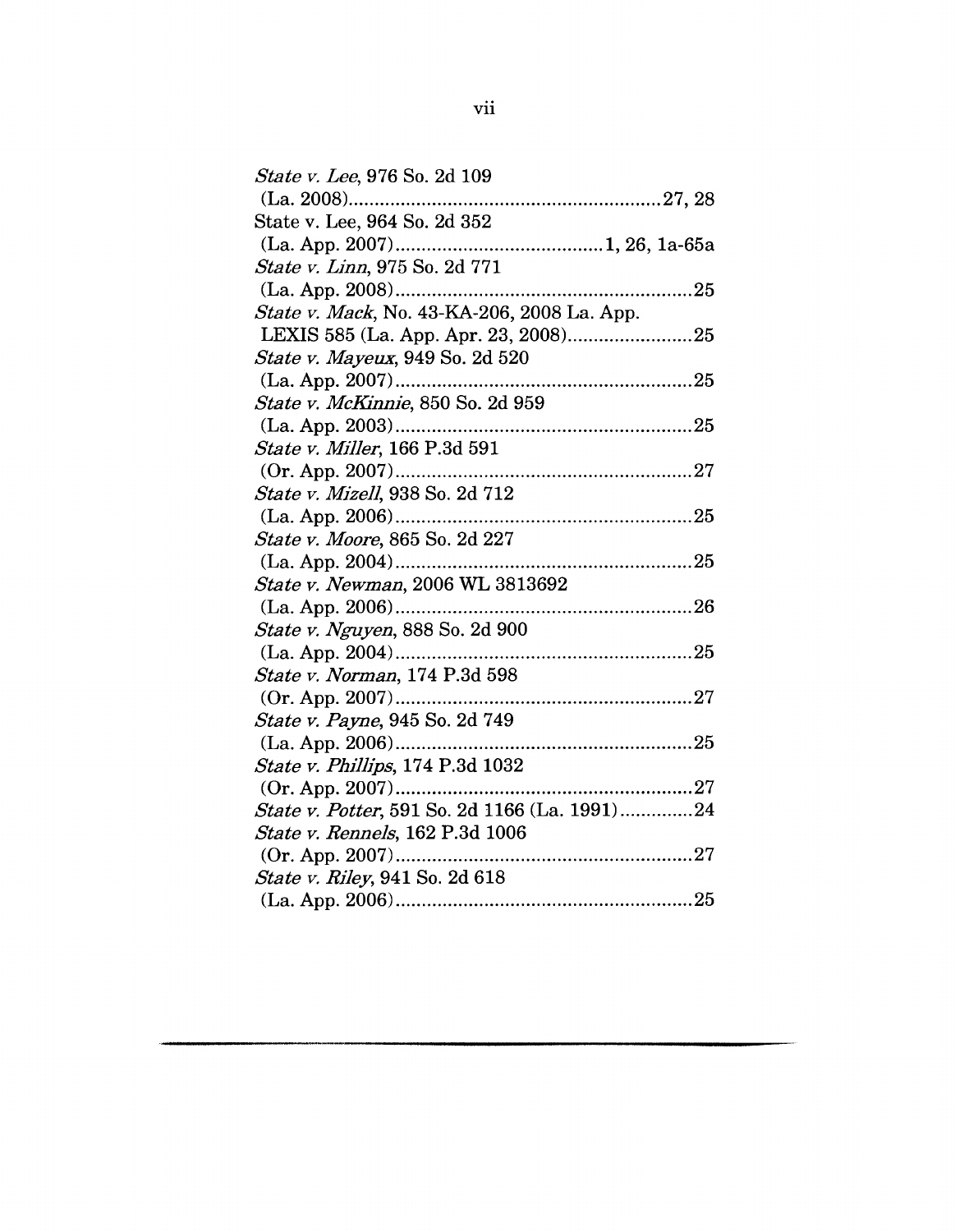| <i>State v. Ross</i> , 973 So. 2d 168      |  |
|--------------------------------------------|--|
| (La. App. 2007)                            |  |
| State v. Ruiz, 955 So. 2d 81 (La. 2007)25  |  |
| <i>State v. Scroggins</i> , 926 So. 2d 64  |  |
|                                            |  |
| <i>State v. Sharp</i> , 810 So. 2d 1179    |  |
| $(La. App. 2002)$                          |  |
| <i>State v. Shrader</i> , 881 So. 2d 147   |  |
| (La. App. 2004)<br>                        |  |
| State v. Smith, 936 So. 2d 255             |  |
| $(La. App. 2006)$                          |  |
| <i>State v. Smith</i> , 952 So. 2d 1       |  |
| (La. App. 2006)                            |  |
| State v. Tauzin, 880 So. 2d 157            |  |
|                                            |  |
| State v. Tensley, 955 So. 2d 227           |  |
|                                            |  |
| State v. Wiley, 914 So. 2d 1117            |  |
| $(La. App. 2005)$                          |  |
| <i>State v. Wilhite</i> , 917 So. 2d 1252  |  |
| (La. App. 2005)                            |  |
| State v. Williams, 878 So. 2d 765          |  |
|                                            |  |
| <i>State v. Williams</i> , 901 So. 2d 1171 |  |
| $(La. App. 2005)$                          |  |
| State v. Williams, 950 So. 2d 126          |  |
| $(La. App. 2007)$                          |  |
| <i>State v. Zeigler</i> , 920 So. 2d 949   |  |
|                                            |  |
|                                            |  |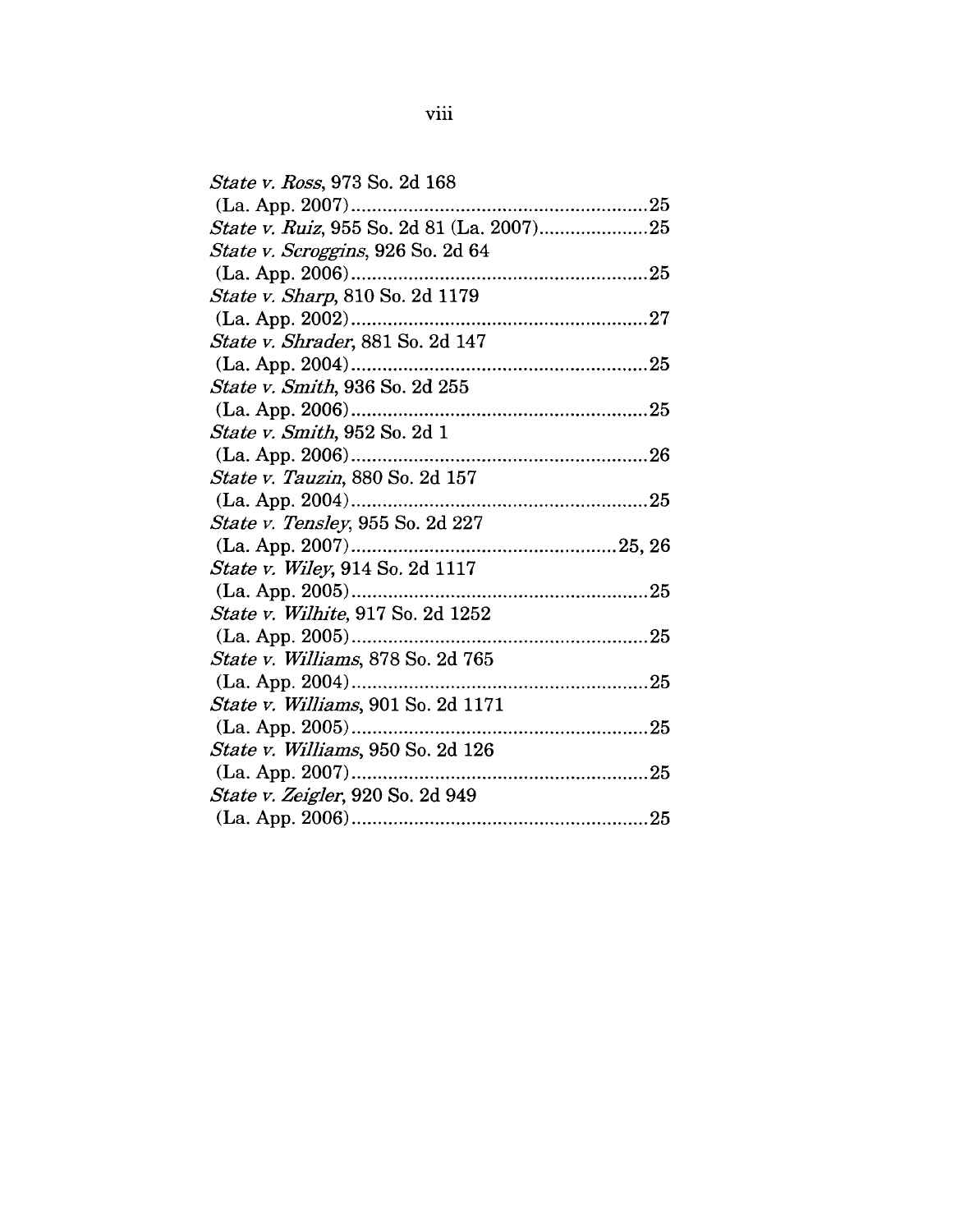# **Constitutional and Statutory Provisions**

# **Other Authority**

| American Bar Association, American Jury                    |
|------------------------------------------------------------|
| Project, Principles for Juries and Jury Trials22           |
| Diamond, Shari Seidman, et al., Revisiting                 |
| the Unanimity Requirement: The Behavior of                 |
| the Non-Unanimous Civil Jury, 100 Nw. U. L.                |
| 23                                                         |
| Divine, Dennis J., et al., Jury Decision                   |
| Making: 45 Years of Empirical Research on                  |
| <i>Deliberating Groups</i> , 7 Psychol. Pub. Pol'y &       |
| -24                                                        |
| LaFave, Wayne R. et. al, CRIMINAL                          |
|                                                            |
| Thompson, Kim Taylor, <i>Empty Votes in Jury</i>           |
| <i>Deliberations</i> , 113 Harv. L. Rev. 1261 (2000)23, 24 |

 $\sim$ 

 $\frac{1}{2} \sum_{i=1}^n \frac{1}{2} \sum_{j=1}^n \frac{1}{2} \sum_{j=1}^n \frac{1}{2} \sum_{j=1}^n \frac{1}{2} \sum_{j=1}^n \frac{1}{2} \sum_{j=1}^n \frac{1}{2} \sum_{j=1}^n \frac{1}{2} \sum_{j=1}^n \frac{1}{2} \sum_{j=1}^n \frac{1}{2} \sum_{j=1}^n \frac{1}{2} \sum_{j=1}^n \frac{1}{2} \sum_{j=1}^n \frac{1}{2} \sum_{j=1}^n \frac{1}{2} \sum_{j=$ 

**Service Service**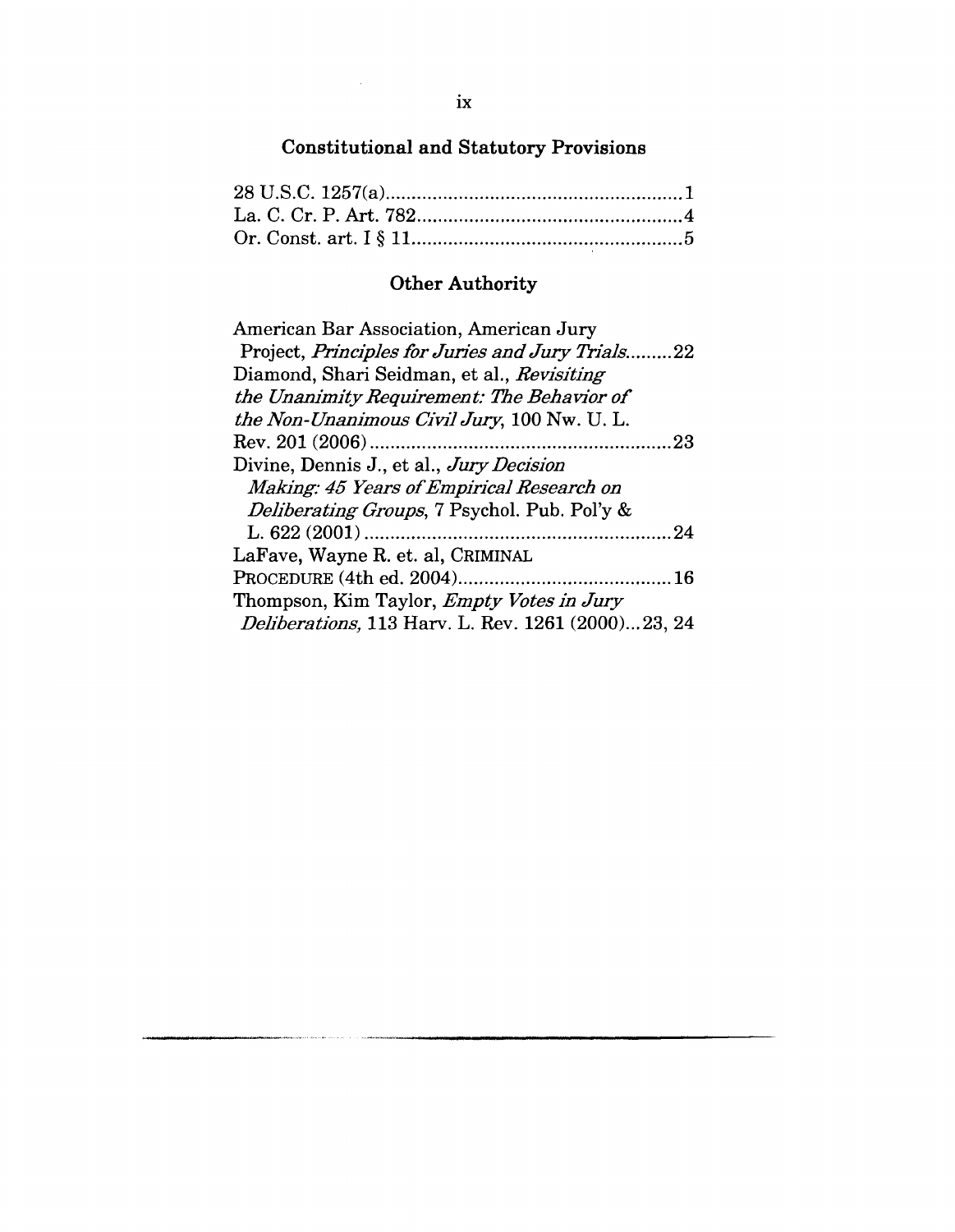## **PETITION FOR A WRIT OF CERTIORARI**

Petitioner Derrick Todd Lee respectfully petitions for a writ of certiorari to the Louisiana First Circuit Court of Appeal in *State v. Lee,* No. 2005 KA 0456.

#### **OPINIONS BELOW**

The judgment of the Louisiana First Circuit Court of Appeal is reported at 964 So. 2d 967 (La. App. 2007), and is reprinted at App. la. The Louisiana Supreme Court's order denying review of that decision is unpublished and is reprinted at App. 66a.

#### **JURISDICTIONAL** STATEMENT

The judgment and opinion of the Louisiana First Circuit Court of Appeal was entered on May 16, 2007. The Louisiana Supreme Court denied review of this decision on March 7, 2008. This Court's jurisdiction is invoked pursuant to 28 U.S.C. 1257(a).

### CONSTITUTIONAL AND STATUTORY **PROVISIONS INVOLVED**

The Sixth Amendment to the United States Constitution provides, in pertinent part: "In all criminal prosecutions, the accused shall enjoy the right to a speedy and public trial, by an impartial  $jury \ldots$ ."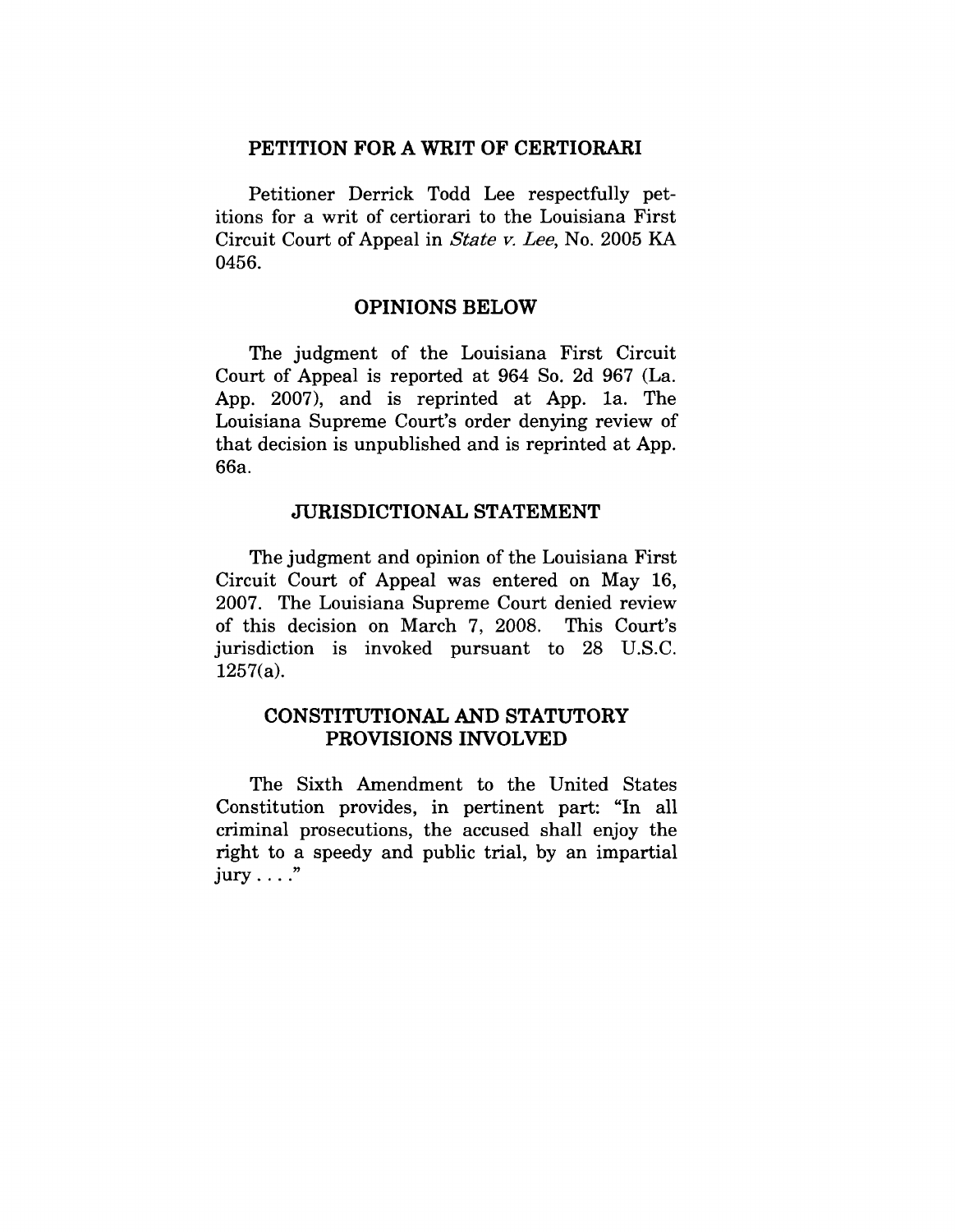The Fourteenth Amendment to the United States Constitution provides, in pertinent part: "[N]or shall any State deprive any person of life, liberty, or property, without due process of law."

Article 782 of the Louisiana Code of Criminal Procedure provides, in pertinent part: "Cases in which punishment is necessarily confinement at hard labor shall be tried by a jury composed of twelve jurors, ten of whom must concur to render a verdict."

#### **STATEMENT OF THE CASE**

This case raises an issue that goes to the heart of our Constitution's guarantee that individuals accused of a crime receive certain fundamental procedural protections: whether a jury may convict a defendant of a crime based on a less than unanimous jury verdict. Thirty-six years ago, in *Apodaca v.* Oregon, 406 U.S. 404 (1972), this Court held in a 4-1- 4 decision that the Sixth and Fourteenth Amendments do not prohibit States from securing criminal convictions in this manner. Subsequent legal developments and academic studies call this result into serious question.

1. In the evening of January 14, 2002, Darren DeSoto reported that he had found his wife, Geralyn Barr Desoto, dead on the floor of her trailer home. She had been stabbed to death and was lying in a pool of blood. There were no eyewitnesses to the crime.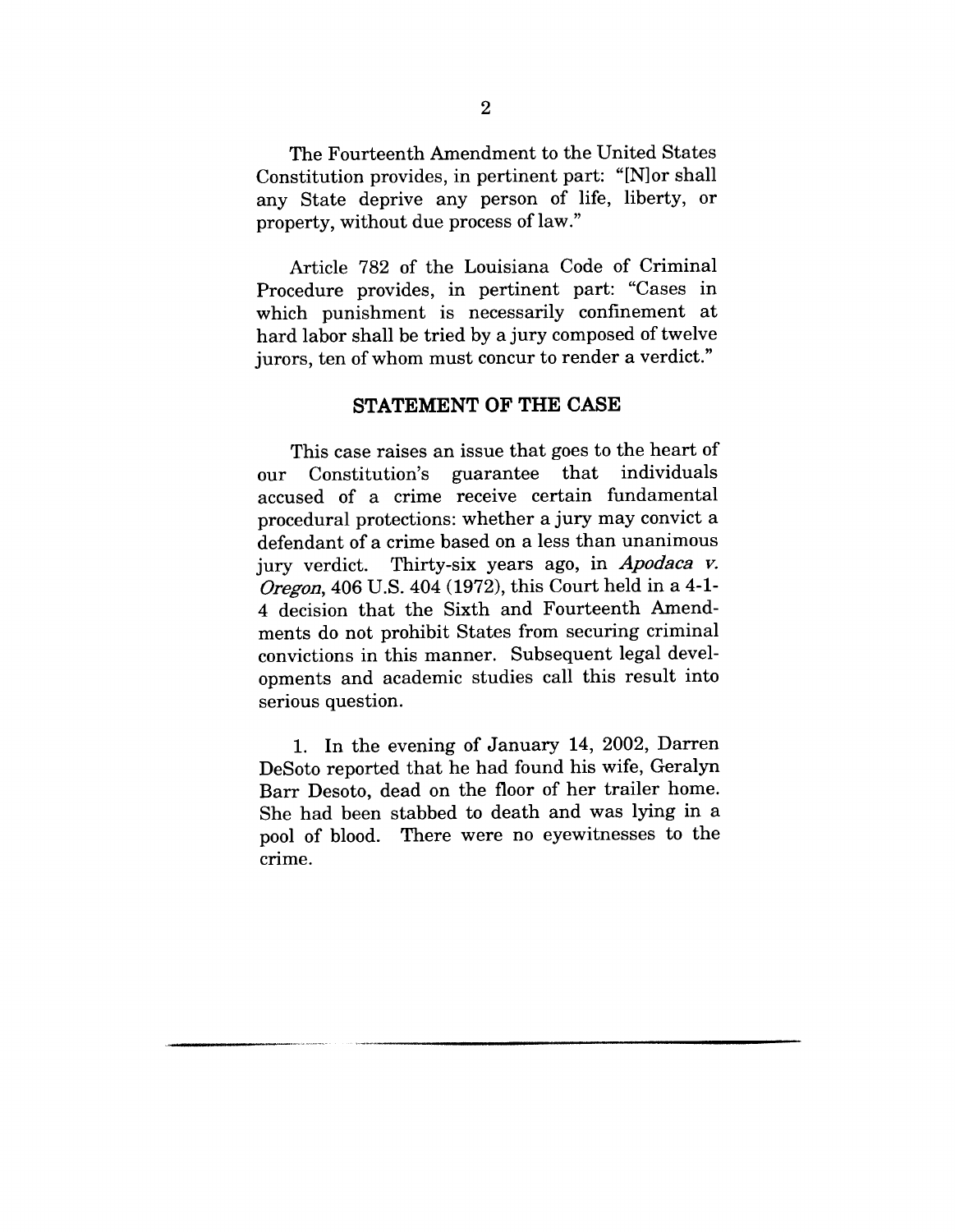A West Baton Rouge grand jury charged Petitioner Derrick Todd Lee with the first degree murder of Ms. DeSoto. The State simultaneously suspected that Petitioner had committed two other violent crimes in 2002 - a rape and murder in one case, and an attempted rape and attempted murder in another. The evidence linking Petitioner to *this* murder, however, was limited and "circumstantial." App. 41a. In its totality, the State evidence showed that: DNA analysis secured from scrapings of Ms. DeSoto's fingernails "indicat[ed that] a male member of [Petitioner's] family was the perpetrator[;] a boot print at the scene of the murder possibly [was] made by defendant's boot[; Petitioner] traveled a route on the day of the murder that brought him within 200 yards of the victim's home[;] and [Petitioner] carried a knife consistent with the type of knife used to kill the victim." App. 40a.

In pre-trial proceedings, the trial court denied Petitioner's motion to suppress the State's DNA evidence on the ground that that the State obtained Petitioner's DNA in violation of the Fourth Amendment because the police had not obtained a search warrant for its collection. The State also secured the trial court's permission to introduce the evidence it had linking Petitioner to the other violent crimes.

On the eve of trial, the State amended the charge against Petitioner to second-degree murder. While first-degree murder in Louisiana is a capital crime and requires a unanimous verdict to convict, seconddegree murder is punishable only by life in prison and does not require unanimity to convict. The State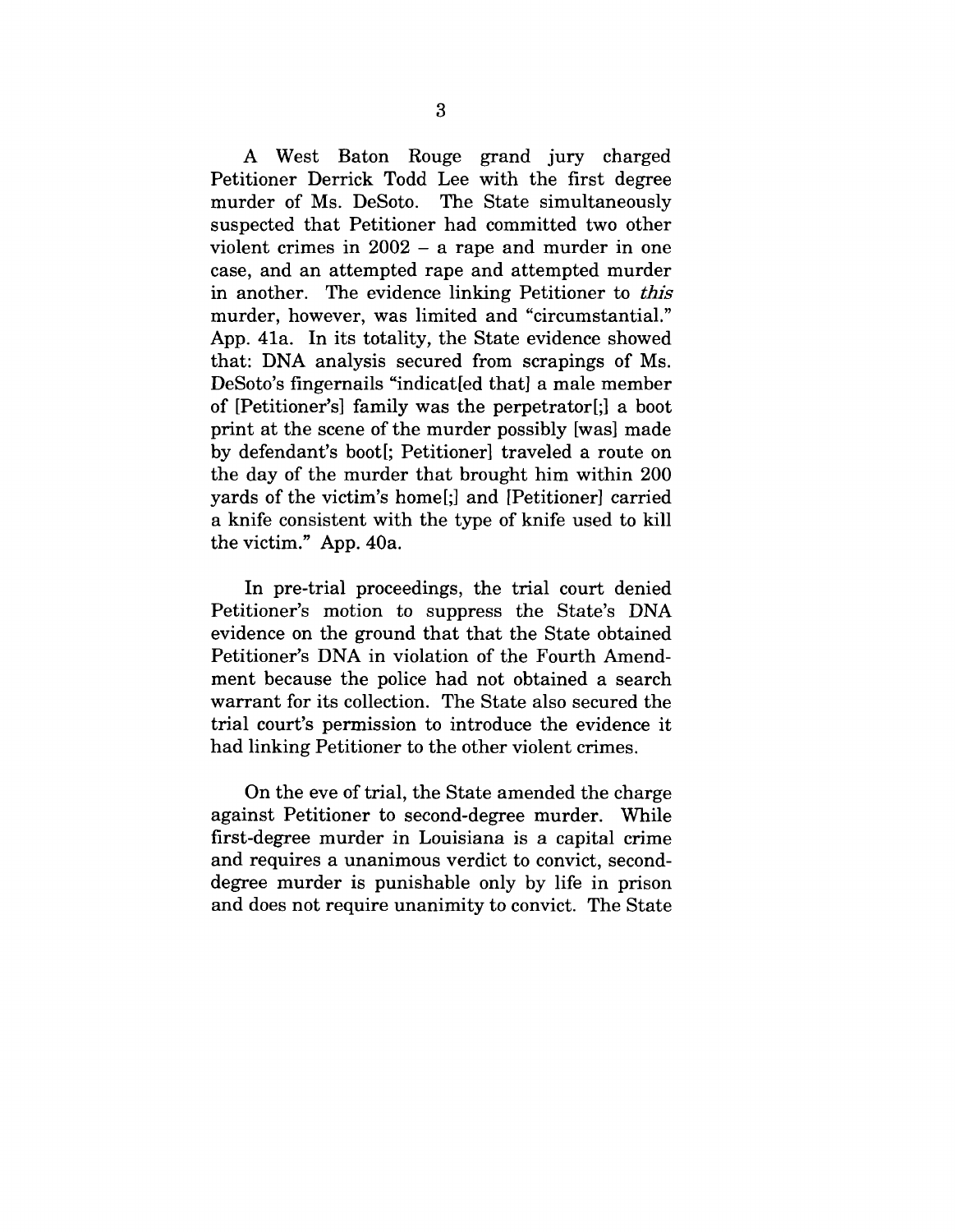in such a prosecution need only persuade ten of twelve jurors to vote guilty in order to secure a conviction. La. C. Cr. P. Art. 782.

Some of the evidence at trial undercut the State's already-thin case. Forensic testimony demonstrated that the DNA under Ms. DeSoto's fingernails came from more than one source. The forensic examiner also testified that the DNA could have come from Mr. DeSoto rather than Petitioner.

The jury nonetheless found Petitioner guilty of second degree murder. Polling of the jury revealed that one juror, Amanda Landry, had voted "not guilty" and did not concur in the verdict. Petitioner moved for a mistrial based upon the non-unanimous jury verdict, but the trial court denied his motion. The trial court sentenced Petitioner to life imprisonment at hard labor, without benefit of parole, probation, or suspension of sentence.

2. The Louisiana Court of Appeal affirmed Petitioner's conviction. The appellate court rejected Petitioner's Fourth Amendment argument, holding that even though the Fourth Amendment generally requires investigators to obtain search warrants from neutral and detached magistrates, it was permissible for the Louisiana Attorney General's Office to issue a subpoena duces tecum for Petitioner's biological material. App. 21a-22a. The appellate court also found that the trial court had erred in allowing the State to introduce evidence linking Petitioner to the rape and murder in 2002. But the appellate court found that error harmless, and it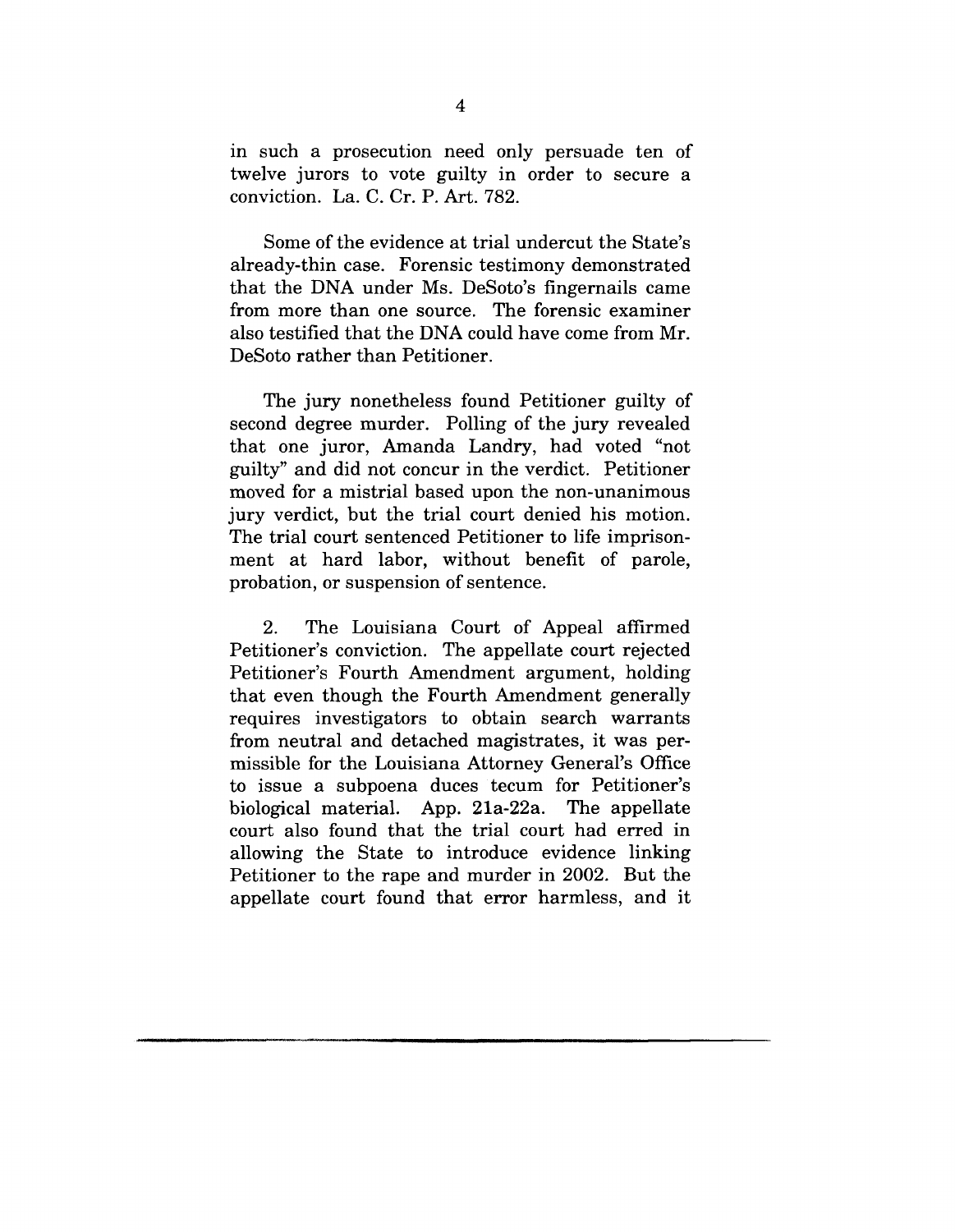further held that there was sufficient remaining evidence to support the verdict.

Finally, the Louisiana Court of Appeal rejected Petitioner's argument that it was unconstitutional to convict him of a crime by a non-unanimous jury verdict. Relying on this Court's 4-1-4 decision in *Apodaca v. Oregon,* 406 U.S. 404 (1972), the appellate court held that "under both state and federal jurisprudence, a criminal conviction by a less than a unanimous jury does not violate a defendant's right to trial by jury specified by the Sixth Amendment and made applicable to the states by the Fourteenth Amendment." App. 3a-4a.

3. Petitioner sought discretionary review in the Louisiana Supreme Court, arguing among other things that his DNA evidence should have been suppressed and that convicting him by a nonunanimous jury verdict violated the Sixth and Fourteenth Amendments. *See* Deft's Orig. App. for Writ of Certiorari or Review, at 23-24. The Louisiana Supreme Court denied discretionary review without comment. App. 66a

#### **REASONS FOR GRANTING THE WRIT**

Louisiana is one of two states in this country that allow a person to be convicted of a felony by a less than unanimous jury verdict. (Oregon is the other. *See* Or. Const. art. I § 11.) This practice contravenes literally centuries of common law, as well as longstanding American precedent, requiring unanimity to convict in criminal cases.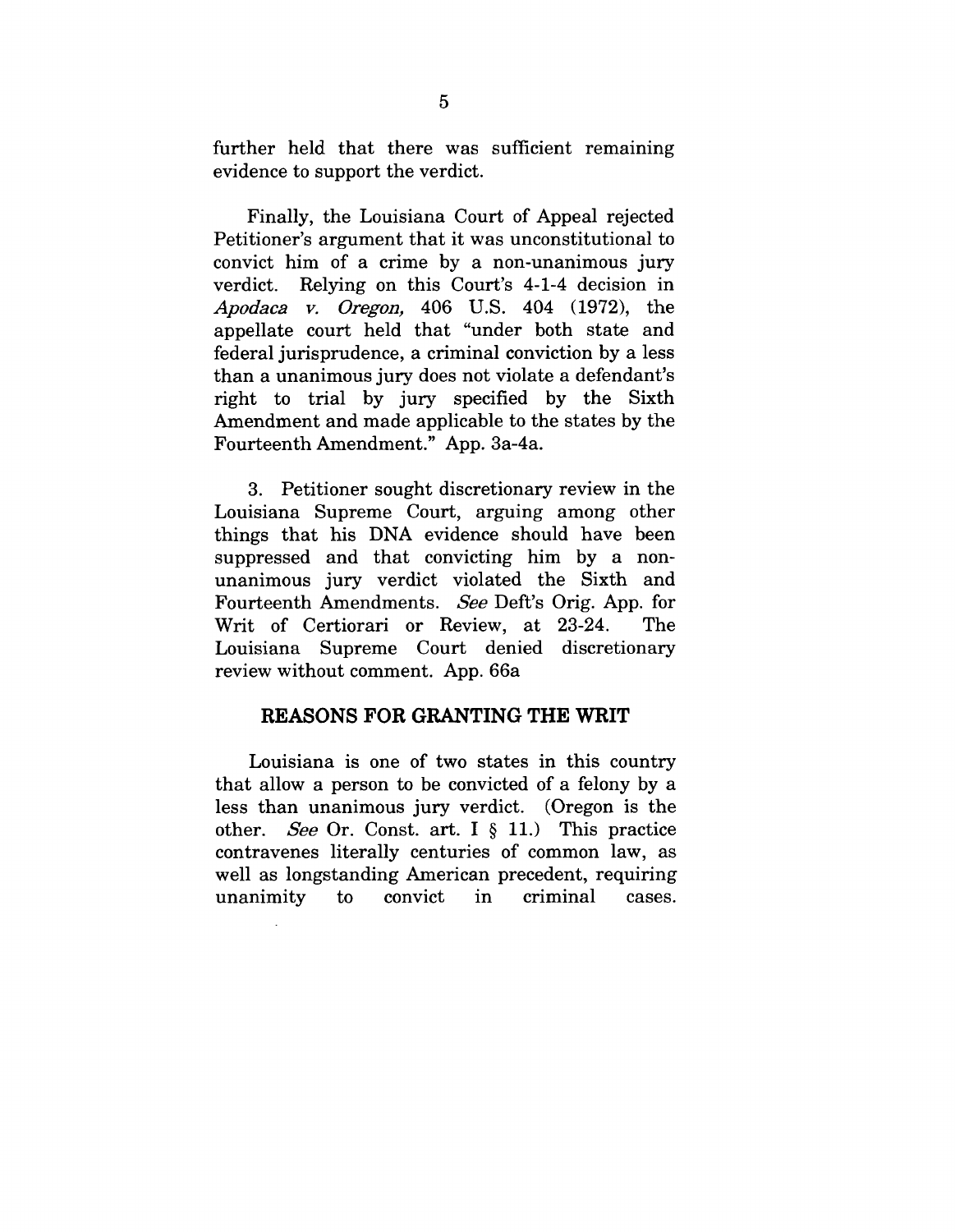Nevertheless, in *Apodaca g. Oregon,* 406 U.S. 404  $(1972)$ , a bare majority of this Court - in a deeply  $fractured$ , internally contradictory decision  $-$  held that the Constitution does not forbid Louisiana and Oregon from securing convictions by non-unanimous verdicts.

Subsequent developments in this Court's Sixth and Fourteenth Amendment jurisprudence dictate that this Court should reconsider the result in *Apodaca.* The two opinions that comprise the fivevote judgment in *Apodaca* use constitutional methodologies that this Court has long since abandoned. Worse yet, the result in *Apodaca* is squarely inconsistent with this Court's recent, repeated pronouncements in cases reviewing criminal convictions from state courts that the Sixth Amendment requires "that the 'truth of every accusation' against a defendant 'should afterwards be confirmed by the *unanimous* suffrage of twelve of his equals and neighbours.'" *Blakely v. Washington,* 542 U.S. 296, 301 (2004) (emphasis added) (quoting William Blackstone, Commentaries on the Laws of England \*343 (1769)); *accord Apprendi y. New Jersey,* 530 U.S. 466, 477 (2000). In light of the minimal force of *stare decisis* in this context and great importance of the constitutional right at stake, this Court should grant certiorari to make clear that states in our Union must conduct criminal trials according to the time-honored method of requiring unanimous verdicts to convict.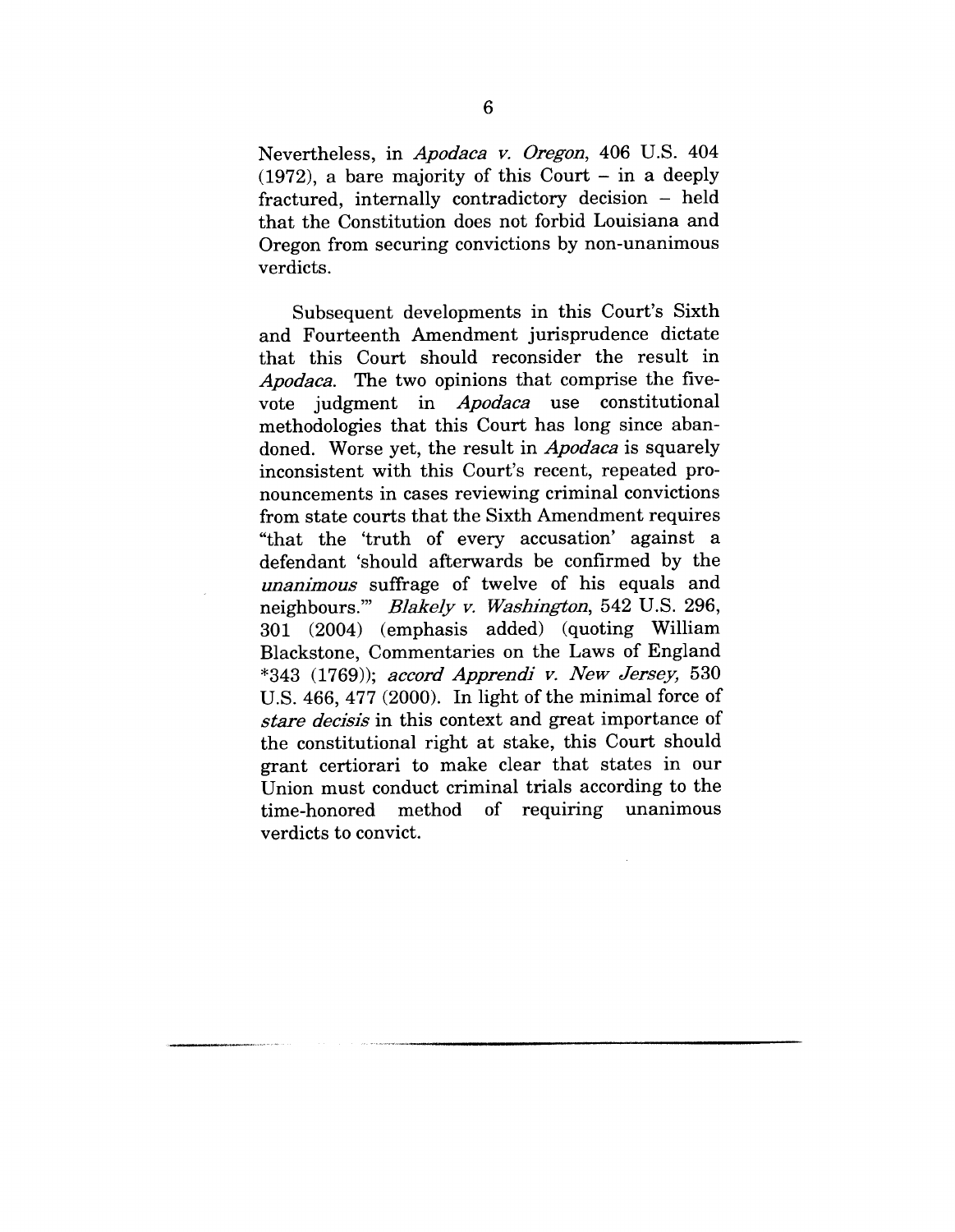- I. THIS COURT SHOULD GRANT CERTIORARI<br>TO RESOLVE WHETHER THE CONST-TO RESOLVE WHETHER ITUTION ALLOWS STATES TO SECURE CRIMINAL CONVICTIONS BY NON-UNAN-IMOUS JURY VERDICTS.
	- **This Court's Recent Jurisprudence Has Severely Undercut its Fractured Holding in 1972 that the Constitution Permits Convictions in State Criminal Trials by Non-Unamimous Verdicts.**

A comparison between *Apodaca v. Oregon,* 406 U.S. 404 (1972), and this Court's modern Sixth and Fourteenth Amendment jurisprudence demonstrates that the two have become irreconcilable.

#### 1. Apodaca v. Oregon

The question whether the Constitution permits a State to convict an individual of a crime based on a non-unanimous jury verdict turns on two sub-issues: (1) whether the Sixth Amendment's jury trial clause requires unanimity for criminal convictions; and (2) if so, whether that constitutional rule applies to the States by means of the Fourteenth Amendment. In *Apodaca,* five Justices answered the first sub-issue affirmatively, and eight answered the second affirmatively (or at least assumed the answer was yes). Yet because of the odd voting patterns in the Court's badly fractured 4-1-4 decision, the Court nevertheless ruled by a bare majority that States may convict individuals of crimes notwithstanding one or two jurors voting "not guilty."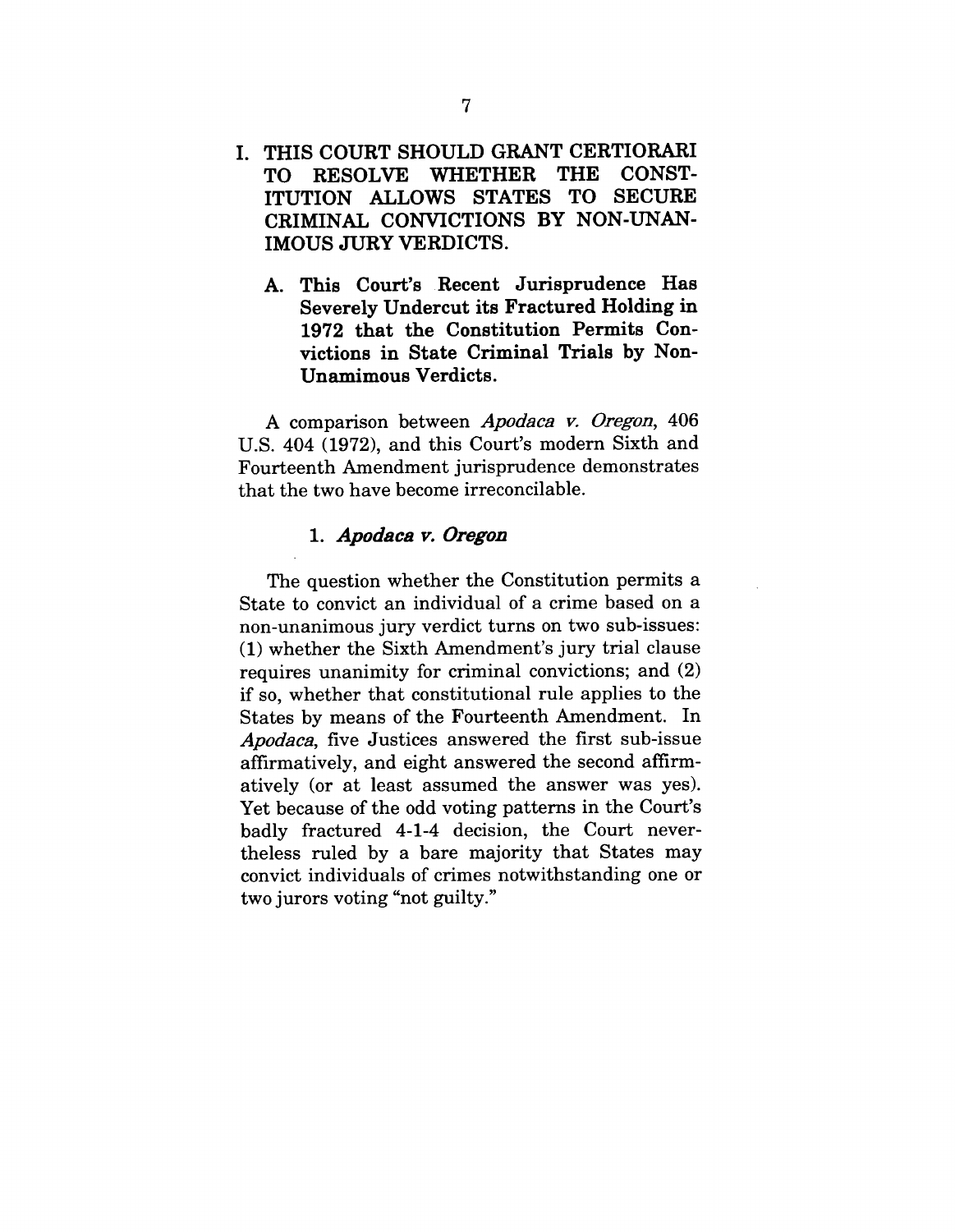a. The four-Justice plurality in *Apodaca* acknowledged that it had been "settled" since "the latter half of the 14th century  $\ldots$  that a verdict had to be unanimous" to convict someone of a crime and that this requirement "had become an accepted feature of the common-law jury by the 18th century." *Id.* at 407-08 & n.2. Indeed, this Court had held or assumed in numerous previous cases that the Sixth Amendment required unanimity for a criminal conviction. *See Andres v. United States,* 333 U.S. 740, 748 (1948) ("Unanimity in jury verdicts is required" where the Sixth Amendment applies); *accord Patton v. United States,* 281 U.S. 276, 288 (1930); *Maxwell v. Dow,* 176 U.S. 581, 586 (1900); *Thompson y. Utah,* 170 U.S. 343, 351 (1898). Justice Story likewise explained in his noted Commentaries that any law dispensing with the requirement that jurors "must *unanimously* concur in the guilt of the accused before a legal conviction can be had.., may be considered unconstitutional." 2 Joseph Story, Commentaries on the Constitution § 1779 n.2 (1891) (emphasis in original). And this Court had long since resolved that the Seventh Amendment's jury trial guarantee for civil trials required unanimity. *See American Pub. Co. v. Fisher,* 166 U.S. 464, 467- 68 (1897).

The *Apodaca* plurality nonetheless concluded that the unanimity requirement "was not of constitutional stature" in criminal cases. 406 U.S. at 406. It did so for two primary reasons. First, the plurality asserted that instead of following history, "[o]ur inquiry must focus upon the *function* served by the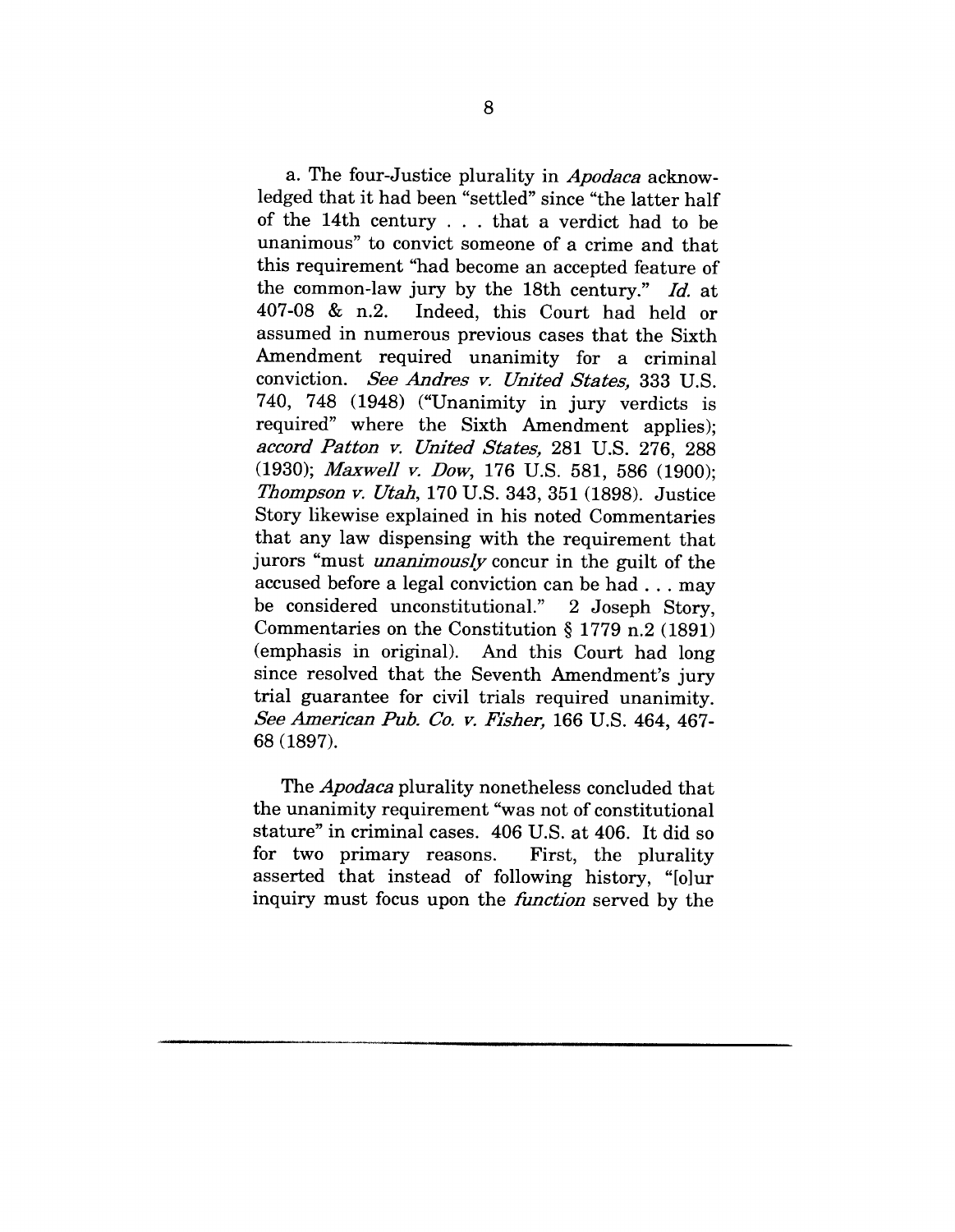jury in contemporary society." *Id.* at 410 (emphasis added). After identifying the jury's function as interposing "the commonsense judgment of a group of laymen" between the accused and his accuser, the plurality found that "[i]n terms of this function we perceive no difference between juries required to act unanimously and those permitted to convict or acquit by votes of 10 to two or 11 to one." *Id.* at 410-11 (quotation omitted).

Second, in response to Petitioners' argument that the Sixth Amendment requires jury unanimity in part "to give effect of the reasonable-doubt standard," the plurality asserted that "the Sixth Amendment does not require proof beyond a reasonable doubt at all." *Id.* at 412. "We are quite sure," the plurality emphasized, "that the Sixth Amendment itself has never been held to require proof beyond a reasonable doubt in criminal cases." *Id.* at 411.

b. Justice Powell provided a fifth vote by concurring in the plurality judgment. He did so, however, by disagreeing with the plurality on both sub-issues presented in the case. In his joint opinion respecting *Apodaca* and a companion case, Justice Powell stated that he believed, "in accord with both history and precedent, that the Sixth Amendment requires a unanimous jury verdict to convict in a federal criminal trial." *Johnson v. Louisiana,* 406 U.S. 366, 371 (1972) (Powell, J., concurring in the judgment). But he also expressly rejected the plurality's "major premise" that "the concept of jury trial, as applicable to the States under the Fourteenth Amendment, must be identical in every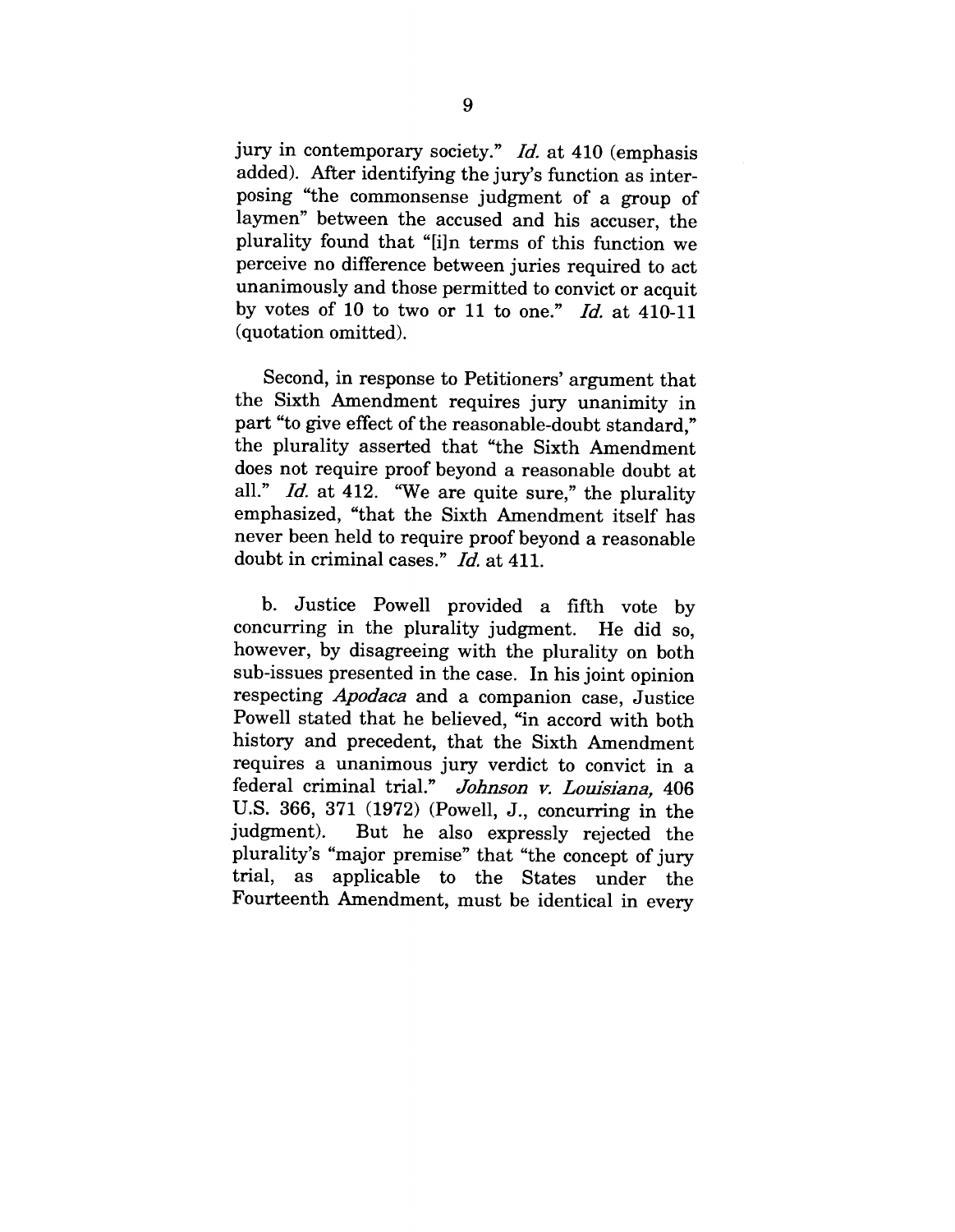detail to the concept required by the Sixth Amendment." *Id.* at 369. "Viewing the unanimity controversy as one requiring a fresh look at the question of what is fundamental in jury trial," Justice Powell found "no reason to believe.., that a unanimous decision of 12 jurors is more likely to serve the high purpose of jury trial, or is entitled to greater respect in the community, than the same decision joined by 10 members of a jury of 12." *Id.* at 374, 376.

c. The four dissenters objected to the Court's judgment as a "radical departure from American traditions." *Johnson,* 406 U.S. at 381 (Douglas, J., dissenting). The dissenters bemoaned the plurality's decision to abandon the previously "universal[] underst[anding] that a unanimous verdict is an essential element of a Sixth Amendment jury trial." *Apodaca,* 406 U.S. at 414 (Stewart, J., dissenting); see also Johnson, 406 U.S. at 395 (Brennan, J., dissenting); *id.* at 399 (Marshall, J., dissenting). The dissenters also disagreed with Justice Powell's rejection of the settled rule that the Sixth Amendment's jury trial guarantee "is made wholly applicable to state criminal trials by the Fourteenth Amendment." Apodaca, 406 U.S. at 414 (Stewart, J., dissenting) (emphasis added).

As Justice Brennan summed up the situation:

Readers of today's opinions may be understandably puzzled why convictions by 11-1 and 10-2 jury votes are affirmed in *[Apodaca],* when a majority of the Court agrees that the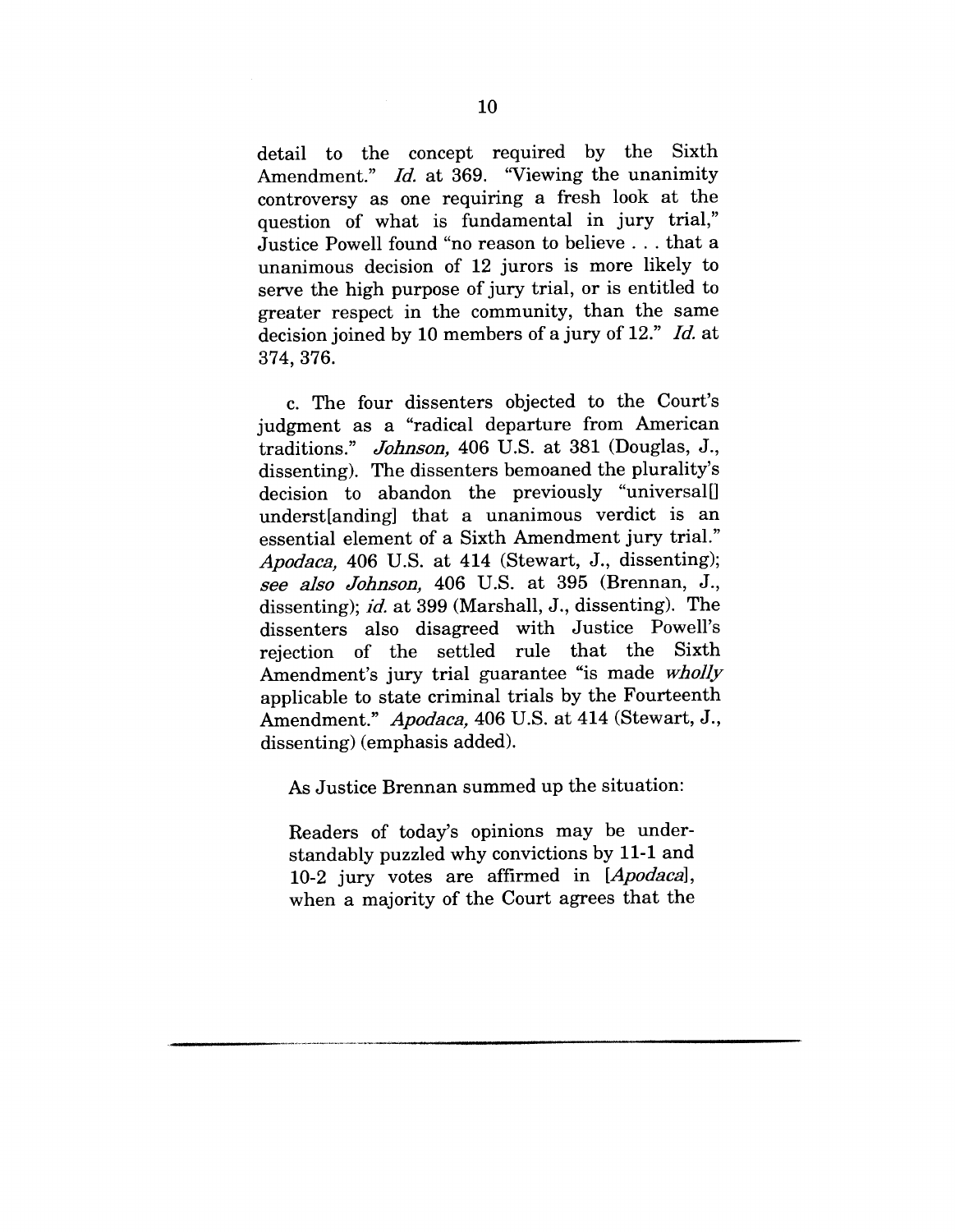Sixth Amendment requires a unanimous verdict in federal criminal jury trials, and a majority also agrees that the right to jury trial guaranteed by the Sixth Amendment is to be enforced against the States according to the same standards that protect that right against federal encroachment. The reason is that while my Brother Powell agrees that a unanimous verdict is required in federal criminal trials, he does not agree that the Sixth Amendment right to a jury trial is to be applied in the same way to State and Federal Governments.

*Johnson v. Louisiana,* 406 U.S. at 395 (Brennan, **J.** *dissenting).*

## **2. This Court's Current Sixth Amendment Jurisprudence**

This Court's modern approach to Sixth Amendment jurisprudence renders *Apodaca* anachronistic. In fact, all three theoretical predicates on which the plurality and Justice Powell's opinions are based have been substantially undercut  $-$  if not brought directly into disrepute - by this Court's recent Sixth Amendment decisions.

a. While the *Apodaca* plurality focused "upon the function served by the jury in contemporary society," 406 U.S. at 410, this Court recently has made clear that the Sixth Amendment derives its meaning not from some abstract functional analysis but rather from the original understanding of the guarantees contained therein. In *Crawford v. Washington,* 541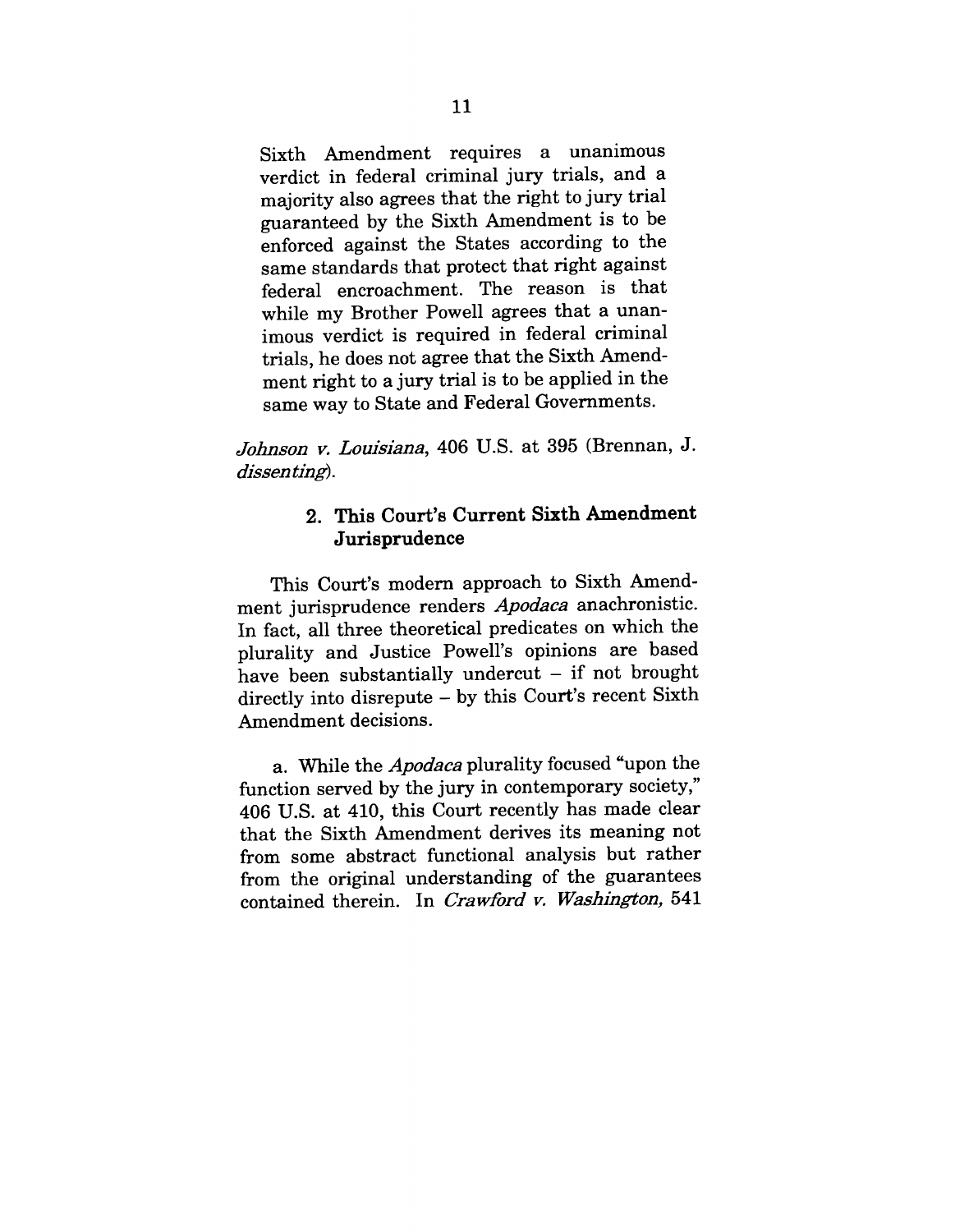U.S. 36 (2004), this Court abandoned the functional, reliability-based conception of the Confrontation Clause embodied in *Ohio v. Roberts,* 448 U.S. 56 (1980), in favor of the common-law conception of the right known to the Framers. In *United States v. Gonzalez-Lopez,* 548 U.S. 140 (2006), this Court rejected an approach to the right to counsel that would have "abstracted" from the right to its purposes" and left it to this Court whether to give effect "to the details." *Id.* at 145 (quotation omitted). And, most importantly, in a line of cases beginning with *Apprendi v. New Jersey,* 530 U.S. 466 (2000), this Court has eschewed a functional approach to the right to jury trial in favor of the "practice" of trial by jury as it existed *"at* common law." *Id.* at 480. In the course of holding that all sentencing factors that increase a defendant's potential punishment must be proven to a jury beyond a reasonable doubt, this Court emphasized that "[u]ltimately, our decision cannot turn on whether or to what degree trial by jury impairs the efficiency or fairness of criminal justice." *Blakely v. Washington,* 542 U.S. 296, 313 (2004). Rather, the controlling datum is "the Framers' paradigm for criminal justice." Id.

This pronounced shift in constitutional methodology itself calls *Apodaca* into serious question. But this Court has gone further. In the *Apprendi* line of cases, this Court explicitly has reaffirmed that the "longstanding tenets of common-law criminal jurisprudence" that the Sixth Amendment embodies include the rule "that the 'truth of every accusation' against a defendant 'should afterwards be confirmed by the *unanimous* suffrage of twelve of his equals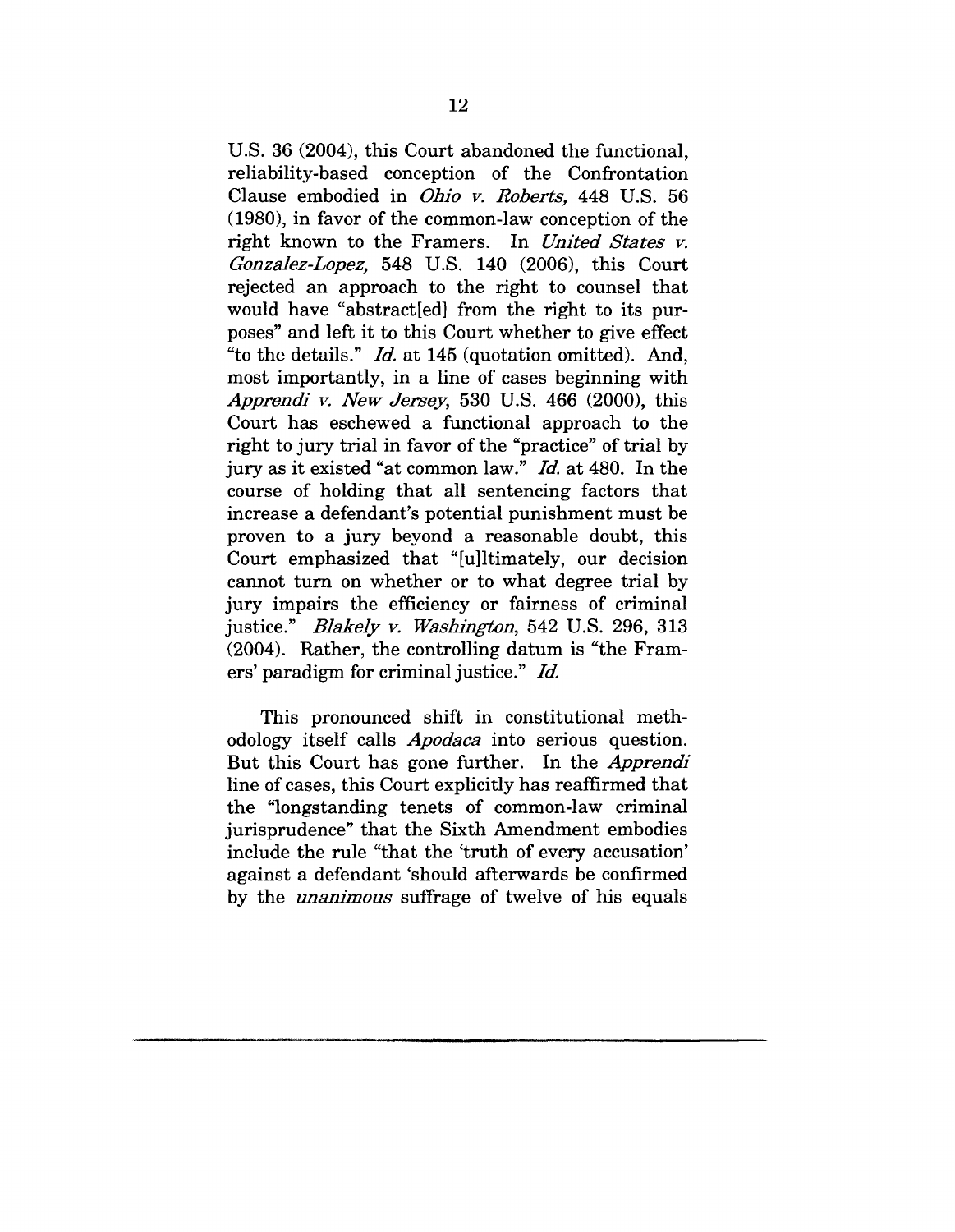and neighbours.'" *Blakely v. Washington,* 542 U.S. 296, 301 (2004) (emphasis added) (quoting William Blaekstone, Commentaries on the Laws of England 343 (1769). This Court further explained in *Booker v. United State~.*

More important than the language used in our holding in *Apprendi* are the principles we sought to vindicate. . . . As we noted in *Apprendi:*

"[T]he historical foundation for our recognition of these principles extends down centuries into the common law. '[T]o guard against a spirit of oppression and tyranny on the part of rulers,' and 'as the great bulwark of [our] civil and political liberties,' trial by jury has been understood to require that *'the truth of every accusation,* whether preferred in the shape of indictment, information, or appeal, should afterwards be confirmed by the *unanimous* suffrage of twelve of [the defendant's] equals and neighbours ...."

543 U.S. 220, 238-239 (2005) (second emphasis added) (quotation omitted); *see also Apprendi,* 530 U.S. at 498 (Scalia, J. concurring) (charges against the accused must be determined "beyond a reasonable doubt by *the unanimous vote of 12 of his fellow citizeng')* (emphasis in original).

*The Apodaca* plurality's view of the Sixth Amendment cannot be squared with these repeated pronouncements.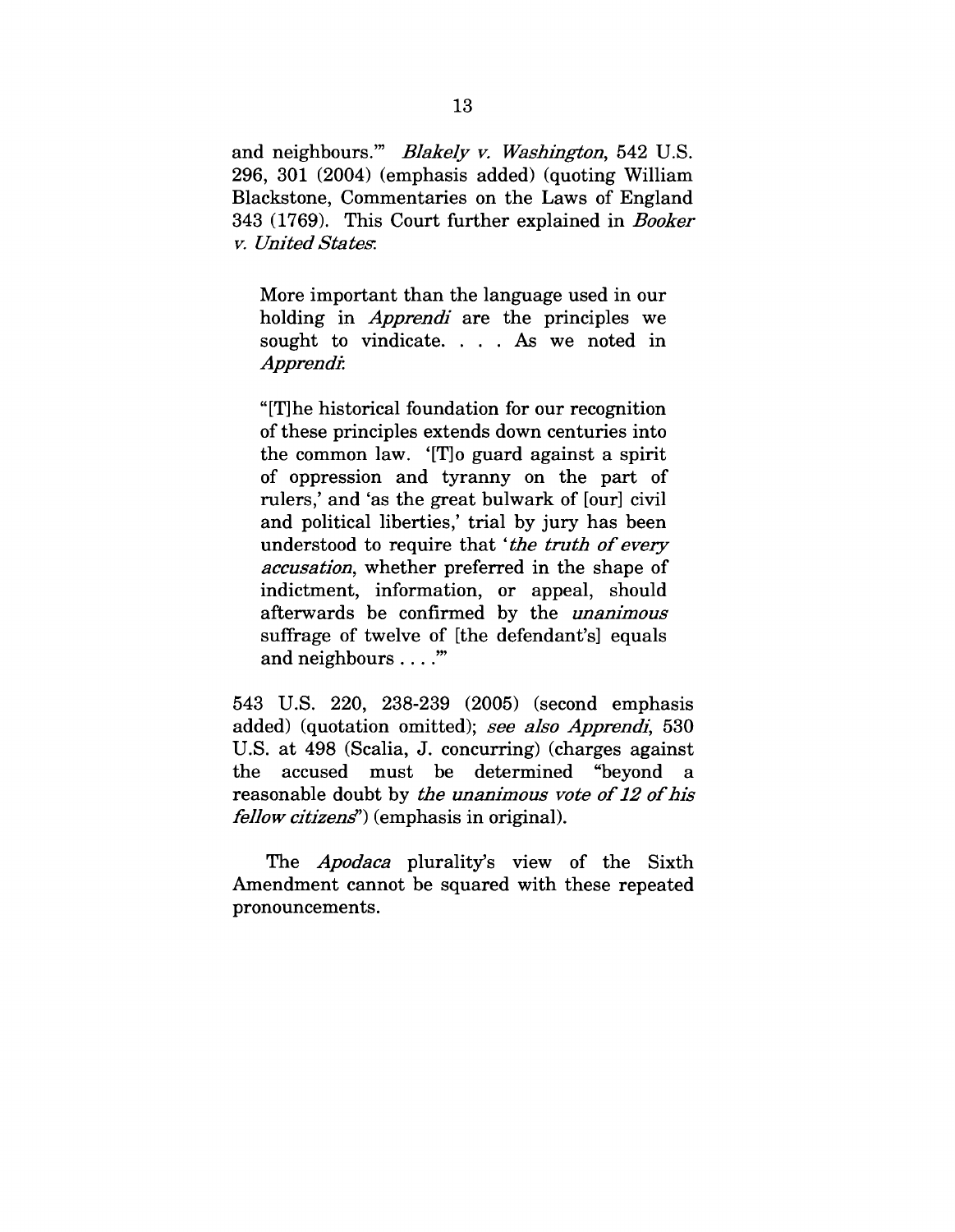b. This Court has disregarded the *Apodaca* plurality's assertion that "the Sixth Amendment does not require proof beyond a reasonable doubt at all." 406 U.S. at 412. In *Sullivan v. Louisiana,* 508 U.S. 275, 278 (1993), this Court unanimously held:

It is self-evident, we think, that the Fifth Amendment requirement of proof beyond a reasonable doubt and the Sixth Amendment requirement of a jury verdict are interrelated. It would not satisfy the Sixth Amendment to have a jury determine that the defendant is *probably* guilty, and then leave it up to the judge to determine (as *[In re Winship,* 397 U.S. 358 (1970)] requires) whether he is guilty beyond a reasonable doubt. *In other words, the jury verdict required by the Sixth Amendment is a jury verdict of guilty beyond a reasonable doubt.*

*Sullivan,* 508 U.S. at 278 (second emphasis added). The *Sullivan* Court concluded that a defendant's "Sixth Amendment right to jury trial" is "denied" when a jury instruction improperly defines the concept of reasonable doubt. *Id.*

This Court likewise explained in *Cunningham v. California,* 127 S. Ct. 856  $(2007)$  – the latest case applying the *Apprendi* rule to a state sentencing system - that "[t]his Court has repeatedly held that, *under the Sixth Amendment,* any fact that exposes a defendant to a greater potential sentence must be found by a jury, not a judge, *and established beyond*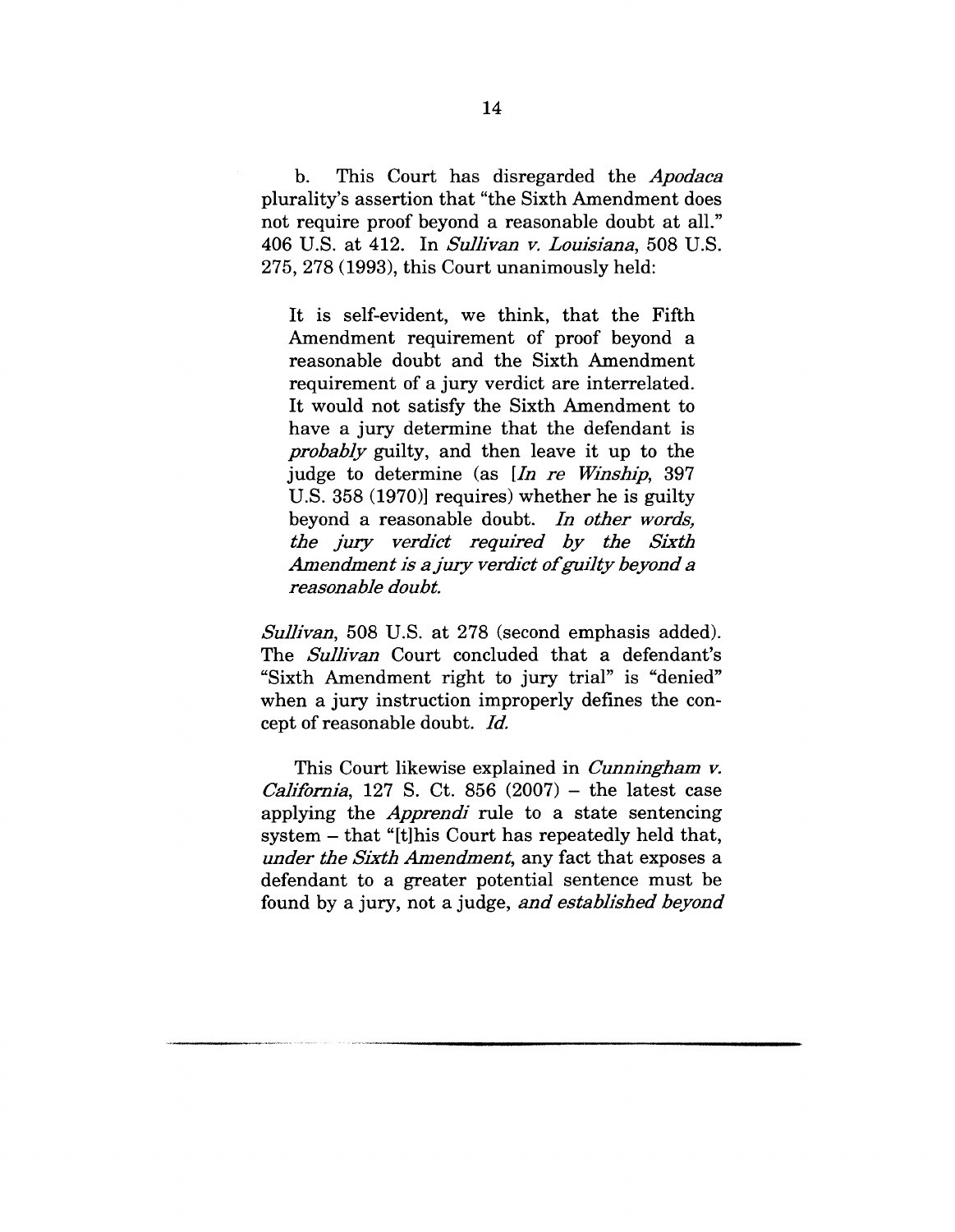*a reasonable doubt,* not merely by a preponderance of the evidence." *Id.* at 863-64 (emphasis added).

It takes little reflection to perceive that the holdings and reasoning in *Sullivan* and *Cunningham* are in serious tension with the plurality's reasoning in *Apodaca.* The pronouncements respecting the Sixth Amendment in all three cases cannot all be right.

c. Even when *Apodaca* was decided, Justice Powell's notion of applying a clause in the Bill of Rights in a piecemeal manner to state proceedings was difficult to square with this Court's previous "reject[ion oil the notion that the Fourteenth Amendment applies to the States only a 'watereddown, subjective version of the individual guarantees of the Bill of Rights.'" *Malloy v. Hogan,* 378 U.S. 1, 10-11 (1964) (quoting *Ohio ex* re/. *Eaton v. Price,* 364 U.S. 263, 275 (1960)). But whatever its viability in 1972, this Court's modern Sixth Amendment jurisprudence has long since rendered Justice Powell's "partial incorporation" methodology untenable. In *Crist v. Bretz,* 437 U.S. 28 (1978), the state argued that a particular aspect of the Fifth Amendment's double jeopardy guarantee should not be incorporated against the States. Although Justice Powell agreed with this argument, this Court rejected it, holding that when a component of the Bill of Rights that applies against the States is "a settled part of constitutional law" and protects legitimate interests of the accused, it must apply with equal force to the States. *Id.* at 37-38.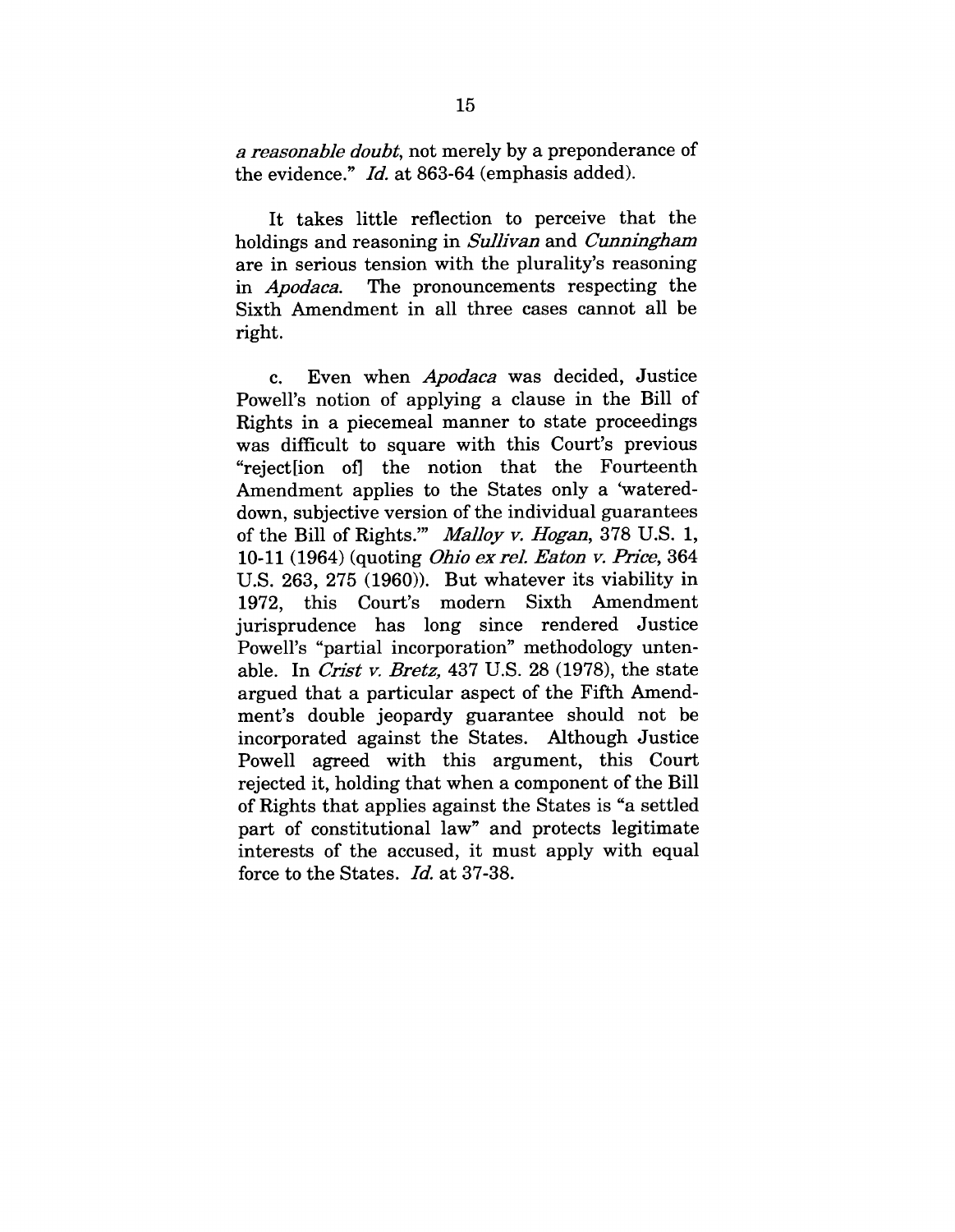The *Crist* case, decided thirty years ago. dispensed with any possibility of Justice Powell's views ever gaining sway on this Court. "In the years since *Crist*, ... [n]o member of the Court has suggested.., that [a] particular requirement might not be constitutionally demanded not be constitutionally demanded for state<br>proceedings while constitutionally mandated in for federal proceedings .... Thus, absolute parallelism seems to be a settled principle." Wayne R. LaFave et. al, Criminal Procedure § 2.6(c), at 67-68 (4th ed. 2004).

This Court's modern Sixth Amendment decisions are fully consistent with this observation. In *Apprendi, Ring, Blakelj~,* and *Cunningham,* this Court applied the *Apprendi* rule to state proceedings without even pausing to consider whether that aspeet of the right to trial by jury applied to the States. This Court, in recent years, has proceeded in the same holistie manner with respect to the Sixth Amendment's Confrontation Clause, *see Crawford,* 541 U.S. 36; *Davis v. Washington,* 547 U.S. 813 (2006); the right to counsel, *Alabama v. Shelton,* 535 U.S. 654 (2002); *Striekland v. Washington,* 466 U.S. 669 (1984); and the right to compulsory proeess, *Pennsylvania v. Ritehie,* 480 U.S. 39 (1987). Justice Powell's controlling methodology in *Apodaca* stands as the sole exeeption to decades of otherwise unbroken precedent.<sup>1</sup>

<sup>&</sup>lt;sup>1</sup> To be sure, this Court has held that some guarantees in the Bill of Rights, such as the Fifth Amendment's Grand Jury Clause, do not apply to the States at all. *See Beck v. Washington,* 369 U.S. 541, 545 (1962); *Hurtado v. California,* 110 U.S. 516 (1884). But Justice Powell's opinion in *Apodaea*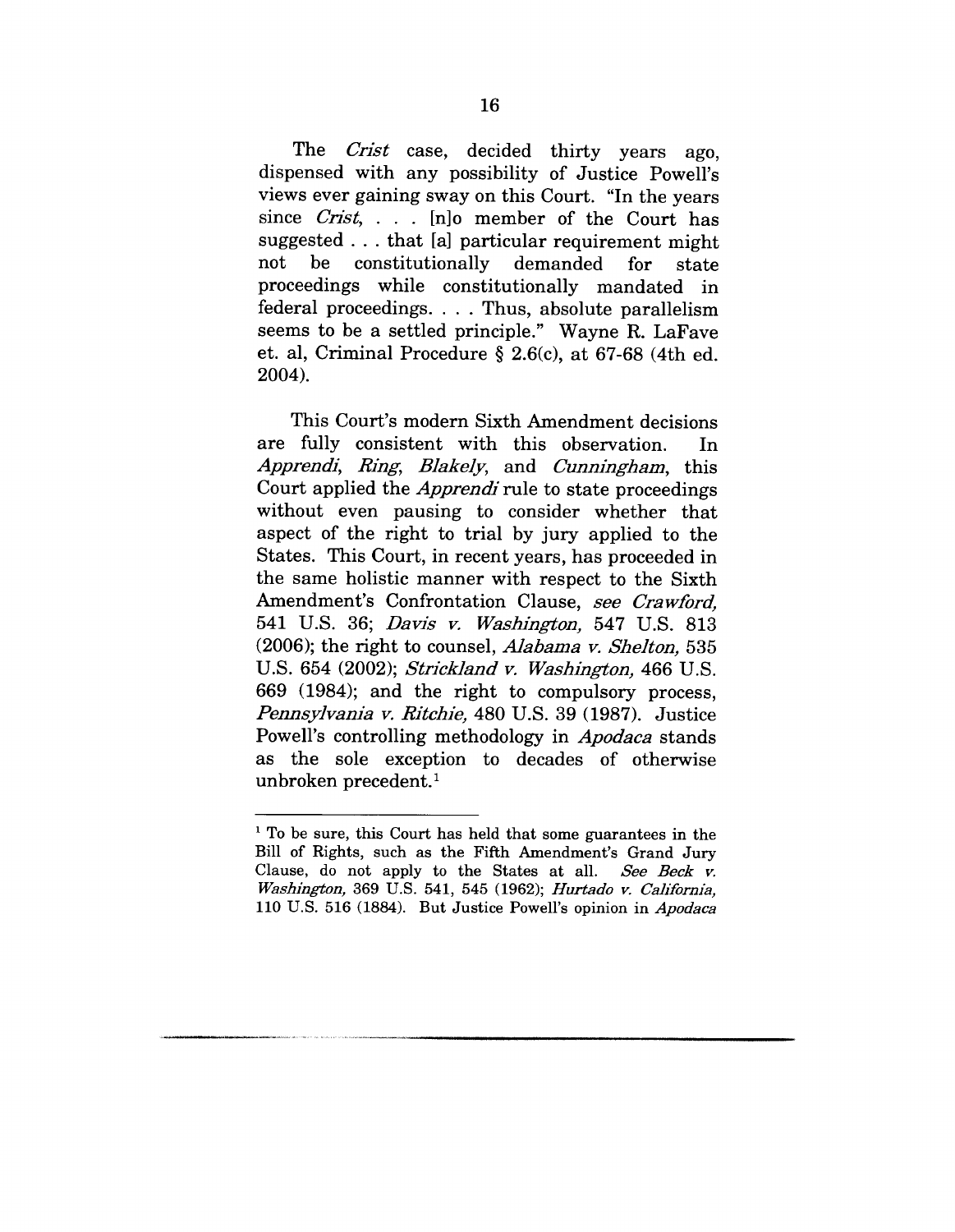Even if the question here still were fundamentally considered one of due process, Justice Powell's analysis would still contradict this Court's modern case law. Justice Powell approached the incorporation in *Apodaca* as depending on a "fresh look" at what elements of the right to jury trial are essential. 406 U.S. at 376. This Court, however, has made clear in recent decisions that due process does not depend upon the subjective views of individual Justices regarding the importance or desirability of given practices. Rather, the "crucial guideposts" in due process cases are now "[o]ur Nation's history, legal traditions, and practices." *Washington v. Glucksberg*, 521 U.S. 702, 721 (1997) (quotation omitted); see also Moore v. City of E. Cleveland, 431 U.S. 494, 503 (1977) (plurality opinion) (due process requires adherence to rights that are "deeply rooted in this Nation's history and tradition"). As even Justice Powell recognized, those historical guideposts demonstrate that at the time of the Founding, "unanimity had long been established as one of the attributes of a jury conviction." *Johnson,* 406 U.S. at 371 (Powell, J., concurring in the judgment in *Apodaea); see also supra* at 8 (collecting other historical citations). That reality should settle the question.

stands alone as holding that a component of the Bill of Rights that *does* apply to state proceedings does not apply in the same manner as in federal trials.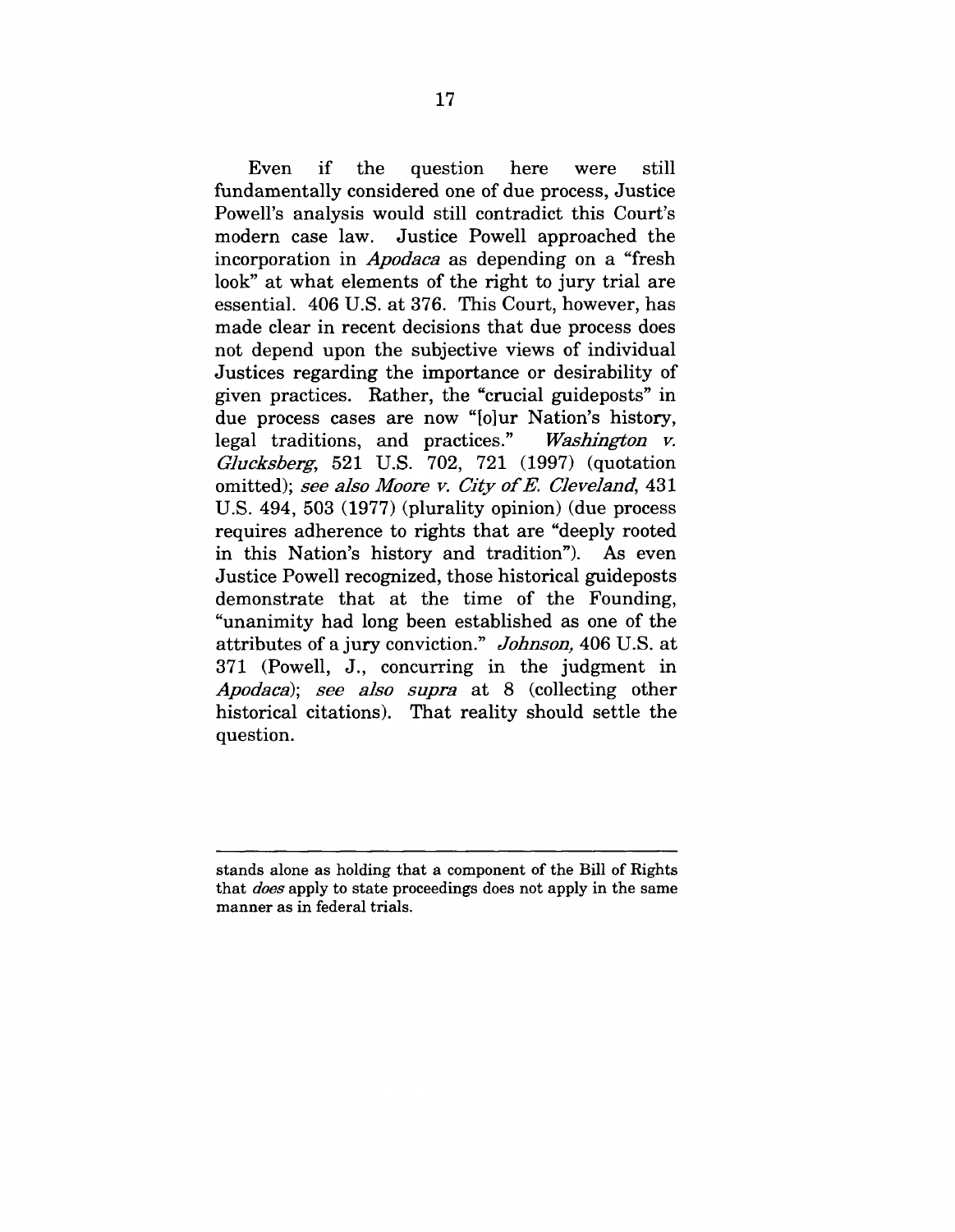## B. The Doctrine of *Stare Decisis* Does Not **Pose a Significant Impediment to Reconsidering the Question Presented Afresh.**

For three reasons, the doctrine of *stare decisis* should not stand in the way of this Court's reconsidering the result in *Apodaca* in light of this Court's recent approach to the Sixth Amendment.

1. Principles of *stare decisis* are at their nadir where a plurality opinion renders a judgment but is unable to muster a controlling view concerning the law. In *Seminole Tribe v. Florida*, 517 U.S. 44 (1996), for example, this Court reconsidered and overturned a prior decision - *Pennsylvania v. Union Gas Co.,* 491 U.S. 1 (1989) -in part because *"a* majority of the Court [the concurring opinion providing the fifth vote, as well as the dissent had] expressly disagreed with the rationale of the plurality." *Id.* at 66.

The same is true here. *Apodaca* was a deeply fractured decision. Both Justice Powell's concurrence and the four dissenters expressly disagreed with the plurality's view that the Sixth Amendment does not require unanimous verdicts to convict. Furthermore, the eight other Justices on the Court disagreed with Justice Powell's "partial incorporation" rationale. *Apodaca*, therefore, is entitled only<br>to "questionable precedential value." Seminole to "questionable precedential value." *Tribe,* 517 U.S. at 66.

*2. Stare decisis* has minimal force when the decision at issue "involves collision with prior doc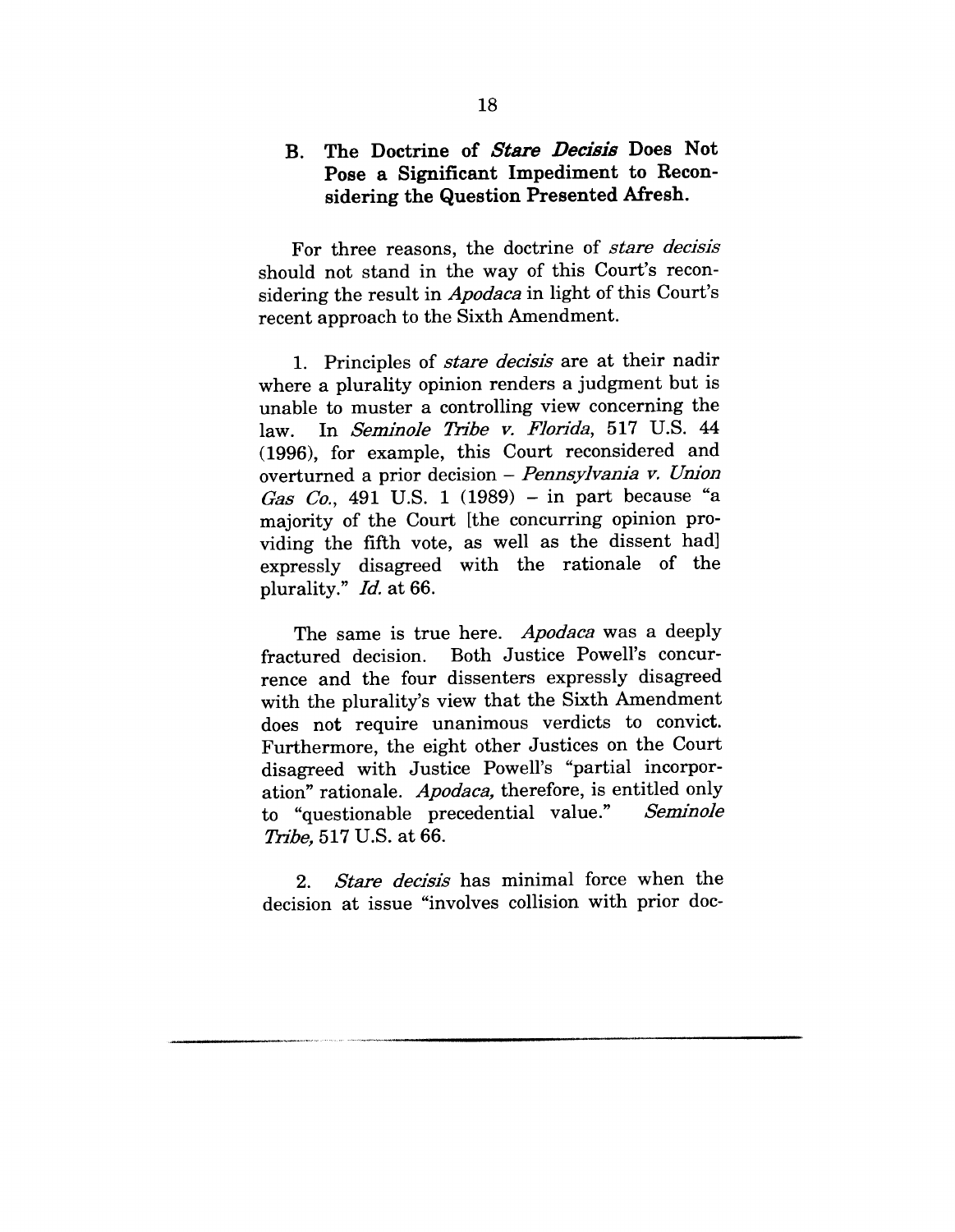trine more embracing in its scope, intrinsically sounder, and verified by experience." *Helvering v. HaIIock,* 309 U.S. 106, 119 (1940). Indeed, "[r]emaining true to an 'intrinsically sounder' doctrine established in prior cases better serves the values of *stare decisis* than would following a more recently decided case inconsistent with the decisions that came before it." *Adarand Constructors, Inc. v. Pena,* 515 U.S. 200, 231 (1995). When faced with such situations, therefore, this Court repeatedly has determined that the better course is to reinstate the prior, traditional doctrine. *See id.* at 231-32; *United States v. Dixon,* 509 U.S. 688, 704 (1993) (overruling recent decision that "lack[ed] constitutional roots" and was "wholly inconsistent with earlier Supreme Court precedent"); *Solorio y. United States,* 483 U.S. 435, 439-41 (1987) (overruling decision that had broken from an earlier line of decisions "from 1866 to 1960"); *Continental T V., Inc., v. GTE Sylvania, Inc.,* 433 U.S. 36, 47-48 (1977) (overruling case that was *"an* abrupt and largely unexplained departure" from precedent); *Swift & Co. v. Wickharn,* 382 U.S. 111, 128-29 (1965) (overruling recent decision to reinstate the "view . . . which this Court ha[d] traditionally taken" in earlier cases).

As Justice Powell and the dissenters in *Apodaca* noted without contradiction from the plurality, the plurality's view that the Sixth Amendment does not require unanimity broke sharply from "an unbroken line of cases reaching back to the late  $1800's'' -$  and, indeed, from hundreds of years of common law practice. *Johnson,* 406 U.S. at 369 (Powell, J., concurring in the judgment in *Apodaca); see also*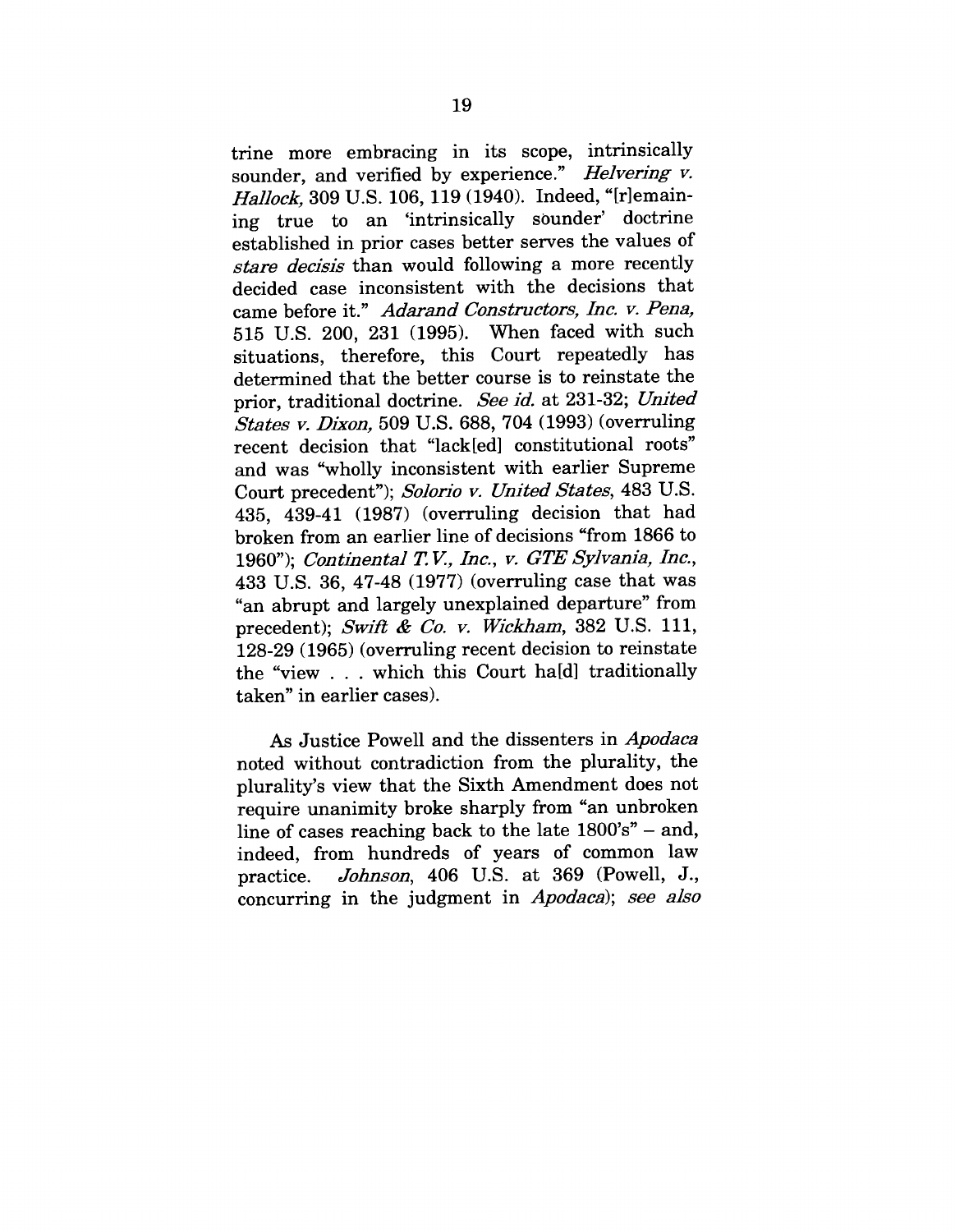*Apodaca,* 406 U.S. at 414-15 (Stewart J., dissenting) ("Until today, it has been universally understood that a unanimous verdict is an essential element of a Sixth Amendment jury trial .... I would follow these settled Sixth Amendment precedents and reverse the judgment before us.") (citations omitted). Justice Powell's "partial incorporation" rationale likewise ignored this Court's prior precedent that "the Sixth Amendment right to trial by jury in a federal criminal case is made *wholly* applicable to state criminal trials by the Fourteenth Amendment." *Apodaca,* 406 U.S. at 414 (Stewart J., dissenting) (emphasis added); *see also supra,* at 10. Overruling *Apodaca,* therefore, would do nothing more than reinstate the traditional meaning of the Sixth and Fourteenth Amendments. It also would extinguish the schism with this Court's longstanding Seventh Amendment jurisprudence requiring unanimity in civil cases.

*3. Stare decisis* considerations wane considerably "in cases . . . involving procedural and evidentiary rules," in part because such rules generally do not induce the same kinds of individual or societal reliance as other kinds of legal doctrines. *Payne v. Tennessee,* 501 U.S. 808, 827-28 (1991). Such is the case here. The rules governing juror voting are quintessentially procedural rules. What is more, in the thirty-six years since *Apodaca* was decided, not a single state has retreated from its requirement that jury verdicts be unanimous to convict in criminal cases. Louisiana and Oregon remain the sole outliers and are in exactly the same position as they were in 1972. And no other constitutional doctrine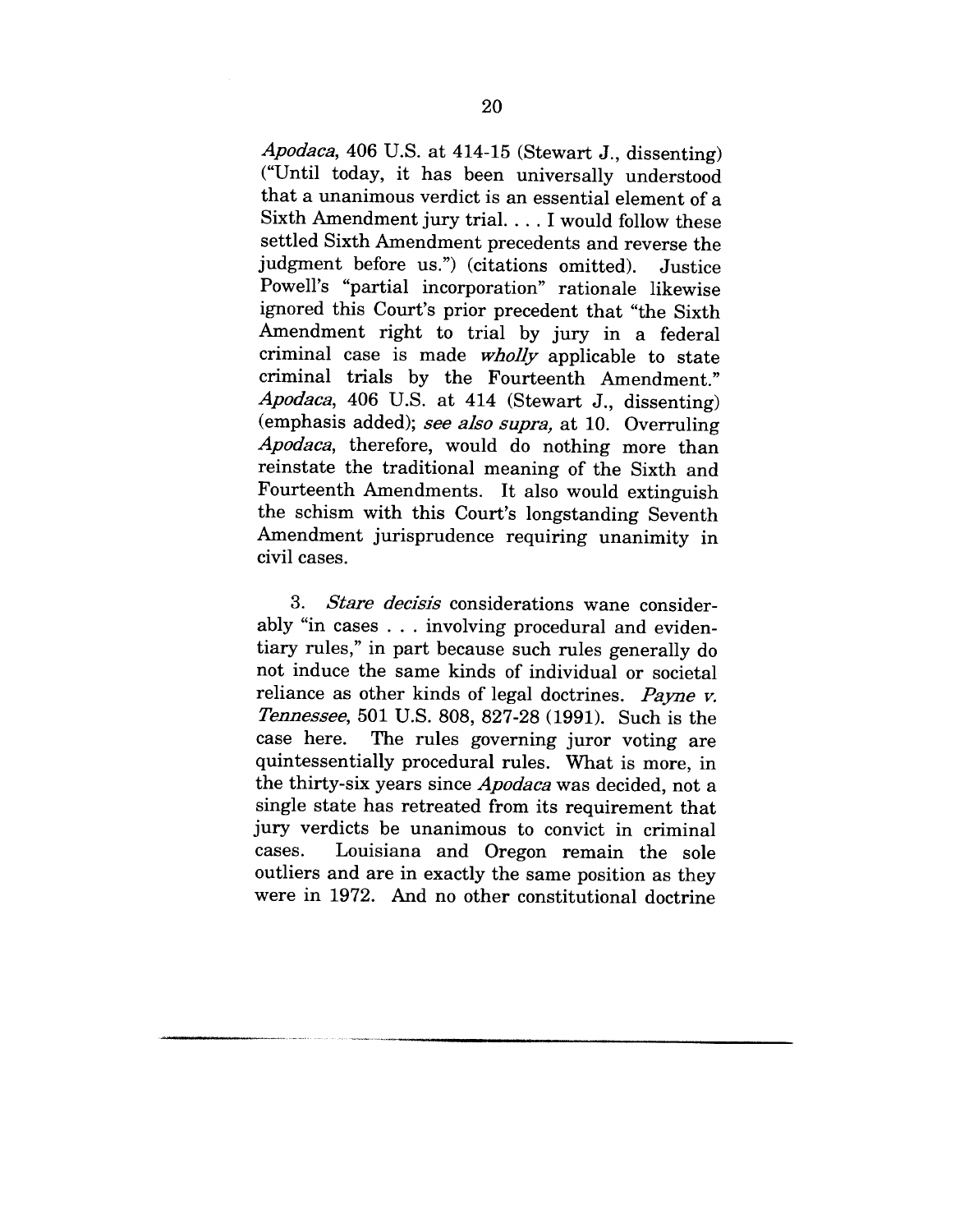or legislation depends on the continued validity of *Apodaca.* To the contrary, *Apodaca* is an increasingly unexplainable anomaly in this Court's constitutional criminal procedure jurisprudence.

C. The Question Whether States May Contin**ue to Convict Individuals of Serious Crimes Based on Non-Unanimous Verdicts is Extremely Important and Ripe for Consideration.**

1. Empirical research conducted since *Apodaca* was decided confirms the wisdom of the historical unanimity requirement and highlights the importance of enforcing that constitutional mandate. The *Apodaca* plurality defended its decision in part based on its assumption that a unanimity requirement "does not materially contribute to the exercise" of a jury's "commonsense judgment." 406 U.S. at 410. The plurality prophesized:

[W]e perceive no difference between juries required to act unanimously and those permitted to convict or acquit by votes of 10 to two or 11 to one. Requiring unanimity would obviously produce hung juries in some situations where nonunanimous juries will convict or acquit. But in either case, the interest of the defendant in having the judgment of his peers interposed between himself and the officers of the State who prosecute and judge him is equally well served.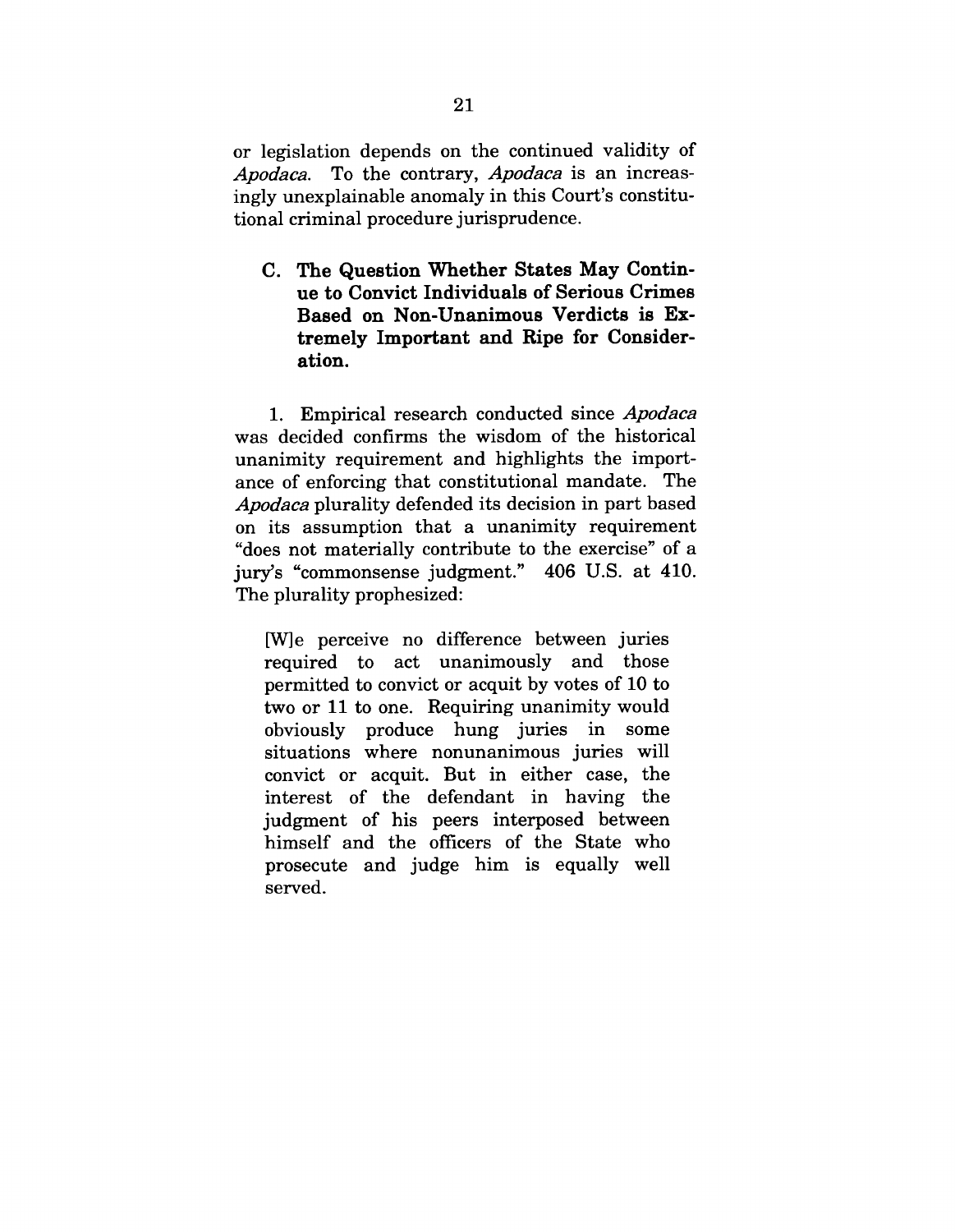Id. at 411 (footnote omitted).

Evidence amassed from both mock juries and actual Arizona jury deliberations occurring over the last half-century has revealed that the plurality's assumptions were incorrect. Specifically, "[s]tudies suggest that where unanimity is required, jurors evaluate evidence more thoroughly, spend more time deliberating and take more ballots." American Bar Association, American Jury Project, *Principles for Juries and Jury Trials 24,* available at http://www.abanet.org/jury/pdf/final%20commentary \_july\_1205.pdf (last accessed June 3, 2008). As Professors Shari Seidman Diamond, Mary R. Rose, and Beth Murphy explain:

The Arizona jury deliberations reveal that some of the claims made in favor of dispensing with unanimity are unfounded. The image of eccentric holdout jurors outvoted by sensible majorities receives no support. Indeed, the judge agreed with the verdict favored by the holdouts in a number of these cases. Instead, the deliberations demonstrate that thoughtful minorities are sometimes marginalized when the majority has the power to ignore them in reaching a verdict. Although juries generally engage in serious and intense deliberations, jurors themselves report more thorough and open-minded debate when they reach unanimity.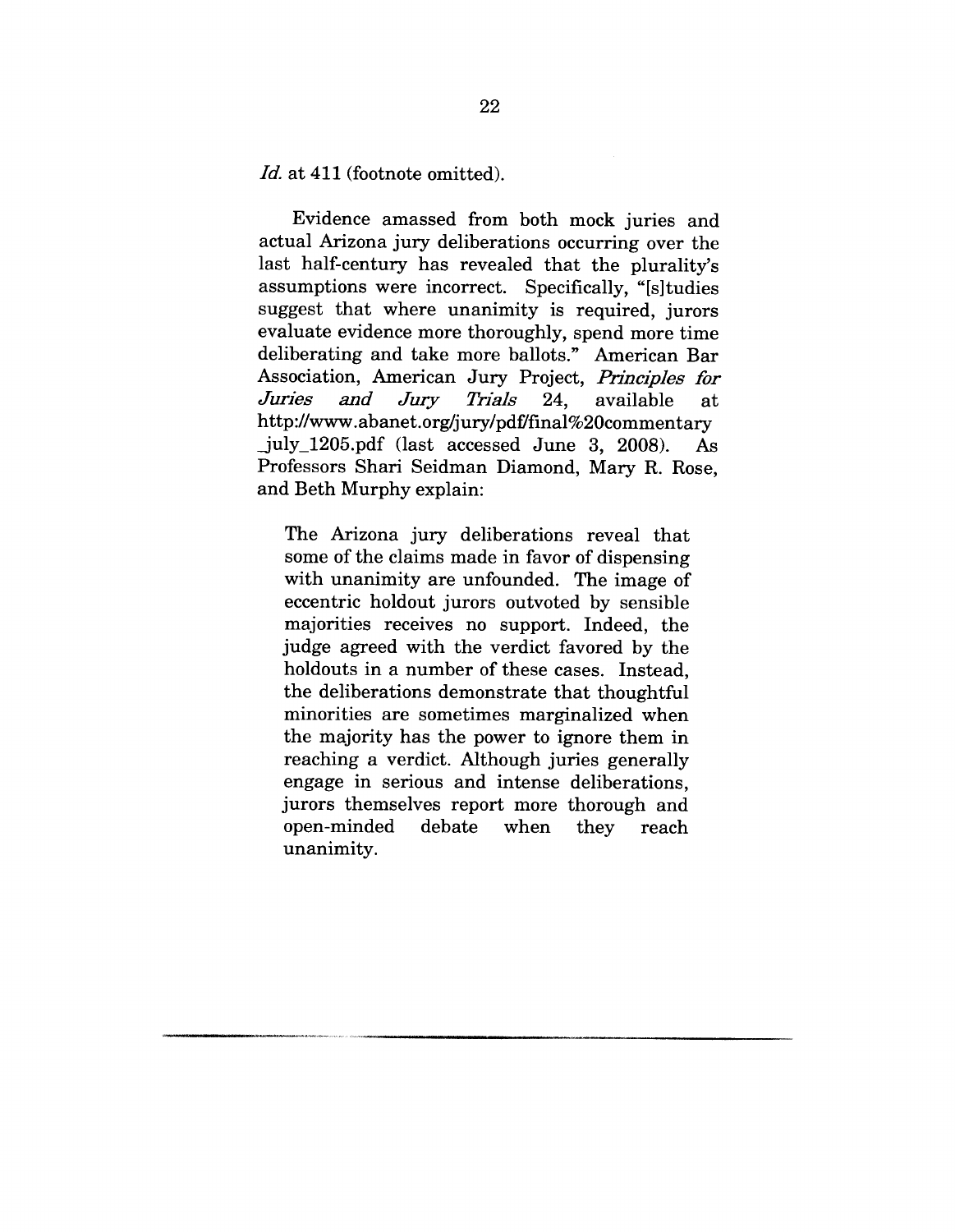The primary cost frequently attributed to the unanimity requirement is that it increases the rate of hung juries, a cost that seems overblown in light of the low frequency of hung juries in civil cases, even when unanimity is required. More importantly, a slight increase in hung juries and the potential for a longer deliberation may be costs outweighed by the benefits of a tool that can stimulate robust debate and potentially decrease the likelihood of an anomalous verdict.

Shari Seidman Diamond, et al., *Revisiting the Unanimity Requirement: The Behavior of the Non-Unanimous Civil Jury,* 100 Nw. U. L. Rev. 201, 230 (2006). Other scholars have reached similar eonelusions. *See* Kim Taylor Thompson, *Empty Votes in* Jury *Deliberations,* 113 Harv. L. Rev. 1261, 1272 (2000) (noting "[a] shift to majority rule appears to alter both the quality of the deliberative process and the accuracy of the jury's judgment"); John Guinther, The Jury in America 81 (1988) (finding that nonunanimous juries correct each other's errors of fact less frequently than do jurors required to reach unanimity).

The *Apodaca* plurality further assumed that allowing non-unanimous verdicts would not marginalize jurors who are members of minority groups. 406 U.S. at 413. This assumption also appears misguided. After considering the effect of nonunanimity rules on dissenting voices, the American Bar Association's American Jury Project concluded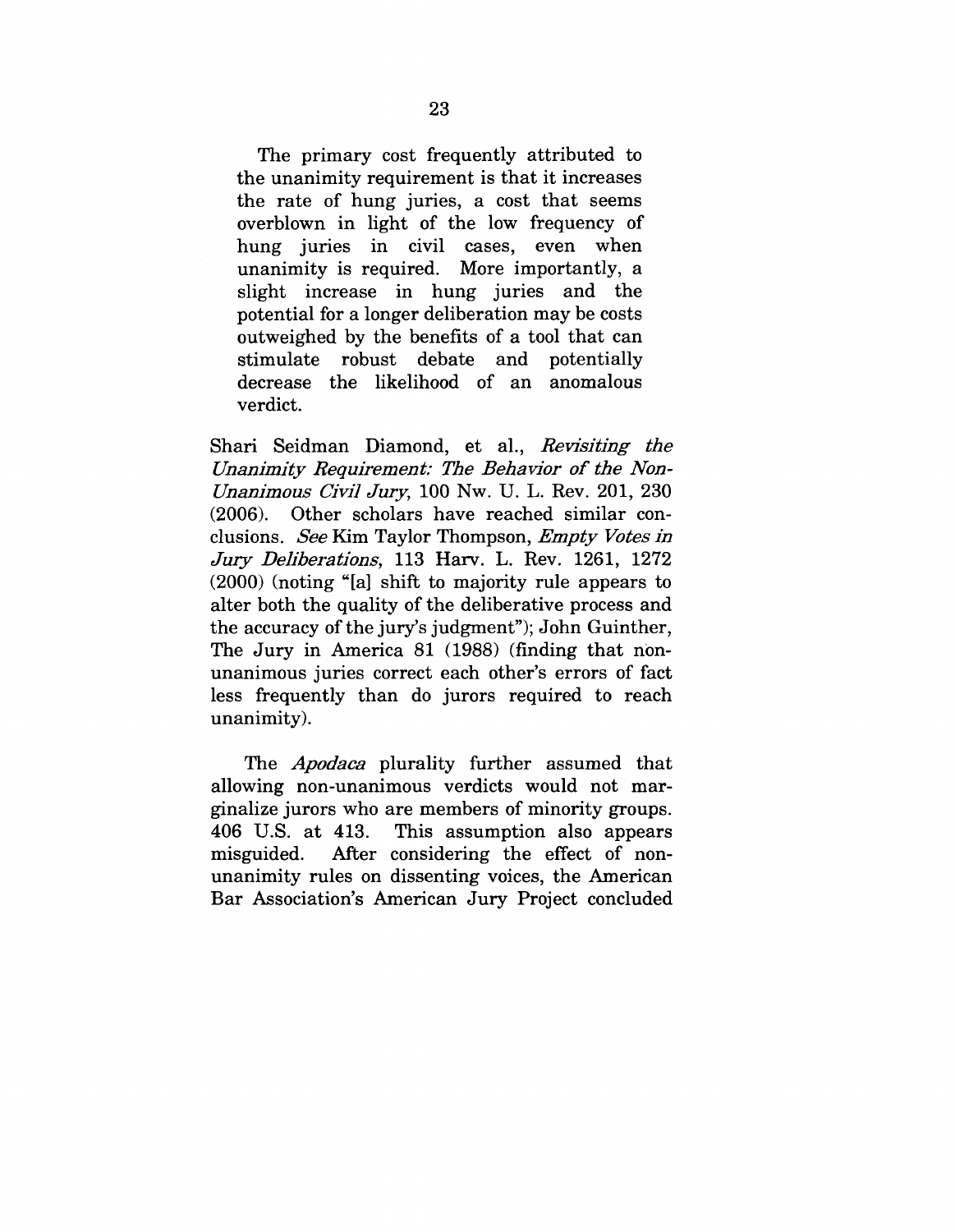that "[a] non-unanimous decision rule allows juries to reach a quorum without seriously considering minority voices, thereby effectively silencing those voices and negating their participation." **See** Principles for Juries and Jury Trials, *supra,* at 24. Empirical studies corroborate the fact that jurors in the minority contribute more vigorously to jury deliberations when operating under a unanimous verdict scheme. *See id.;* Reid Hastie et al., Inside the Jury 108-12 (1983). It thus comes as no surprise that members of racial and ethnic minorities are often the ones who are outvoted in non-unanimous verdicts. *See, e.g., State v. Potter,* 591 So. 2d 1166, 1167 (La. 1991) ("The vote was eleven to one with the sole 'not guilty' vote cast by one of the black members of the jury. Eleven blacks were peremptorily challenged by the state during voir dire  $\dots$ ."). Such verdicts-by-majority-rule undermine the public credibility of our judicial system. *See* Kim Taylor-Thompson, *Empty Votes in Jury Deliberations,* 113 Harv. L. Rev. 1261, 1278 (2000).

The comprehensive empirical research affirming the wisdom of the unanimity requirement, as well as the disproportionately negative impact of non-unanimity rules on jurors of color, led the American Bar Association to conclude that "[a] unanimous decision should be required in all criminal cases heard by a jury." *Principles for Juries and Jury Trials, supra, at* 23. Numerous other organizations and commentators have concluded the same. See, e.g., Dennis J. Divine, et al., *Jury Decision Making: 45 Years of Empirical Research on Deliberating Groups, 7* Psyehol. Pub. Pol'y & L. 622, 669 (2001) (reviewing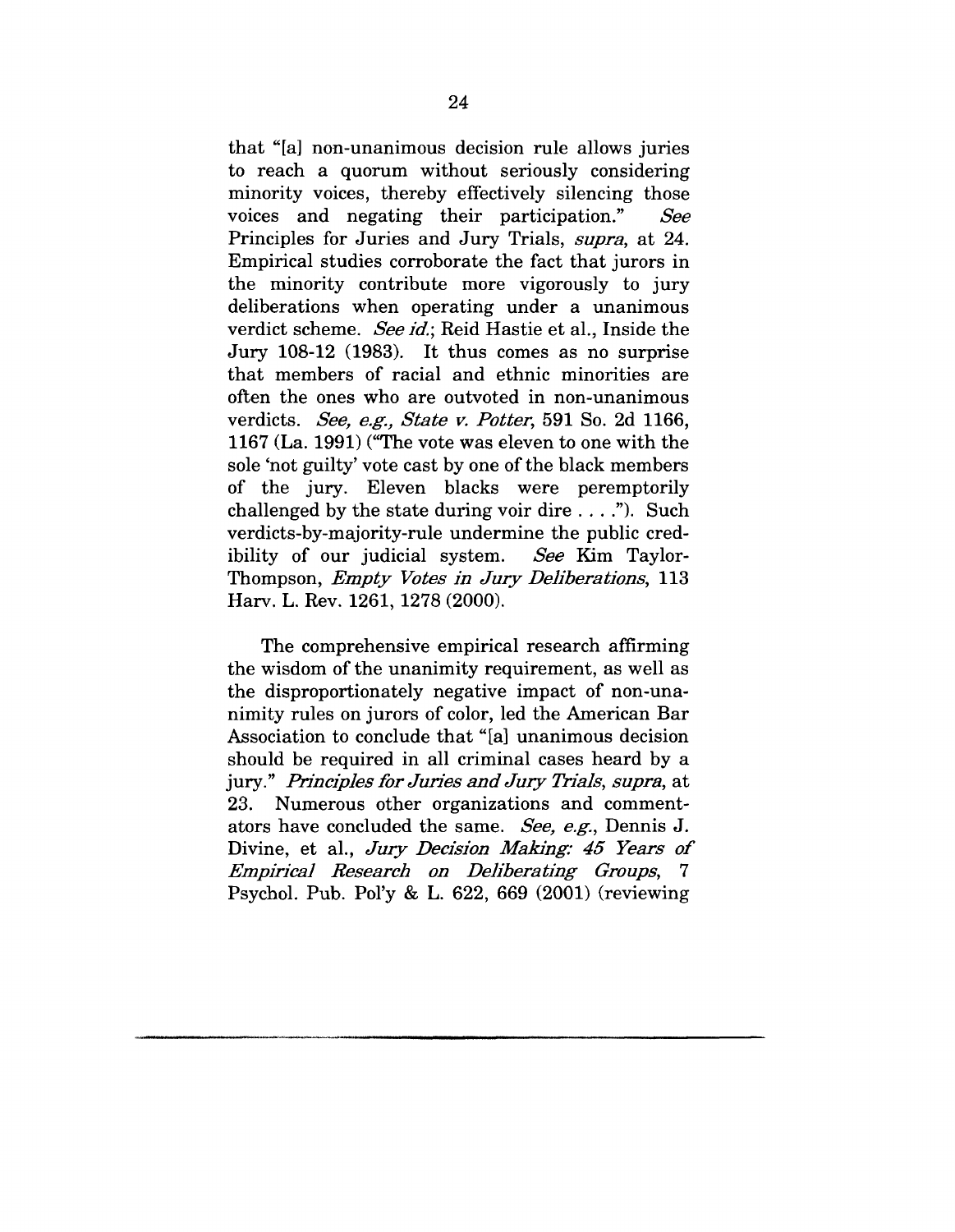**all available social science and concluding that laws allowing non-unanimous verdicts matter when prosecution's case "is not particularly weak or strong").**

**2. The consequences of Louisiana and Oregon continuing to allow criminal convictions based on non-unanimous jury verdicts are serious and will continue until this Court steps in. It is not at all uncommon for defendants in these populous states to be convicted by non-unanimous verdicts.2 Such**

<sup>2</sup> This statement is based on discussions with public defender offices and other criminal defense attorneys in Louisiana and Oregon. Neither State keeps any statistics of which we are aware concerning the frequency of convictions by nonunanimous verdicts. But it seems that non-unanimous verdicts occur with some regularity in single-charge cases and perhaps even more often than not in complicated, multi-count cases.

Over the past five years, the Louisiana appellate courts have noted over forty cases in which defendants were convicted of crimes by non-unanimous verdicts. *See State v. Ruiz,* 955 So. 2d 81, 83 (La. 2007); *State v. Elie*, 936 So. 2d 791, 794 (La. 2006); *State v. Mize]I,* 938 So. 2d 712, 713 (La. App. 2006); *State ~. Mack,* No. 43-KA-206, 2008 La. App. LEXIS 585 (La. App. Apr. 23, 2008); *State v. Brantley*, 975 So. 2d 849, 851 (La. App. 2008); *State v. Gullette*, 975 So. 2d 753, 758 (La. App. 2008); *State v. Linn*, 975 So. 2d 771, 772 (La. App. 2008); *State ~. Csrter,* 974 So. 2d 181, 184 (La. App. 2008); *State ~. Ross,* 973 So. 2d 168, 171 (La. App. 2007); *State ~.* Baker, 962 So. 2d 1198, 1201 (La. App. 2007); *State ~. Allen,* 955 So. 2d 742, 746 (La. App. 2007); *State v. Tensley*, 955 So. 2d 227, 231 (La. App. 2007); *State v. Johnson*, 948 So. 2d 1229, 1239 (La. App. 2007); *State ~. Williams,* 950 So. 2d 126, 129 (La. App. 2007); *State ~. Ma~'e~x,* 949 So. 2d 520, 535 (La. App. 2007); *State ~. Brown,* 943 So. 2d 614, 620 (La. App. 2006); State v. Payne, 945 So. 2d 749, 750 (La. App. 2006); *State ~. Riley,* 941 So. 2d 618, 622 (La. App. 2006); *State v. Chandler*, 939 So. 2d 574, 576 (La. App. 2006); *State v. Smith*, 936 So. 2d 255, 259 (La. App. 2006);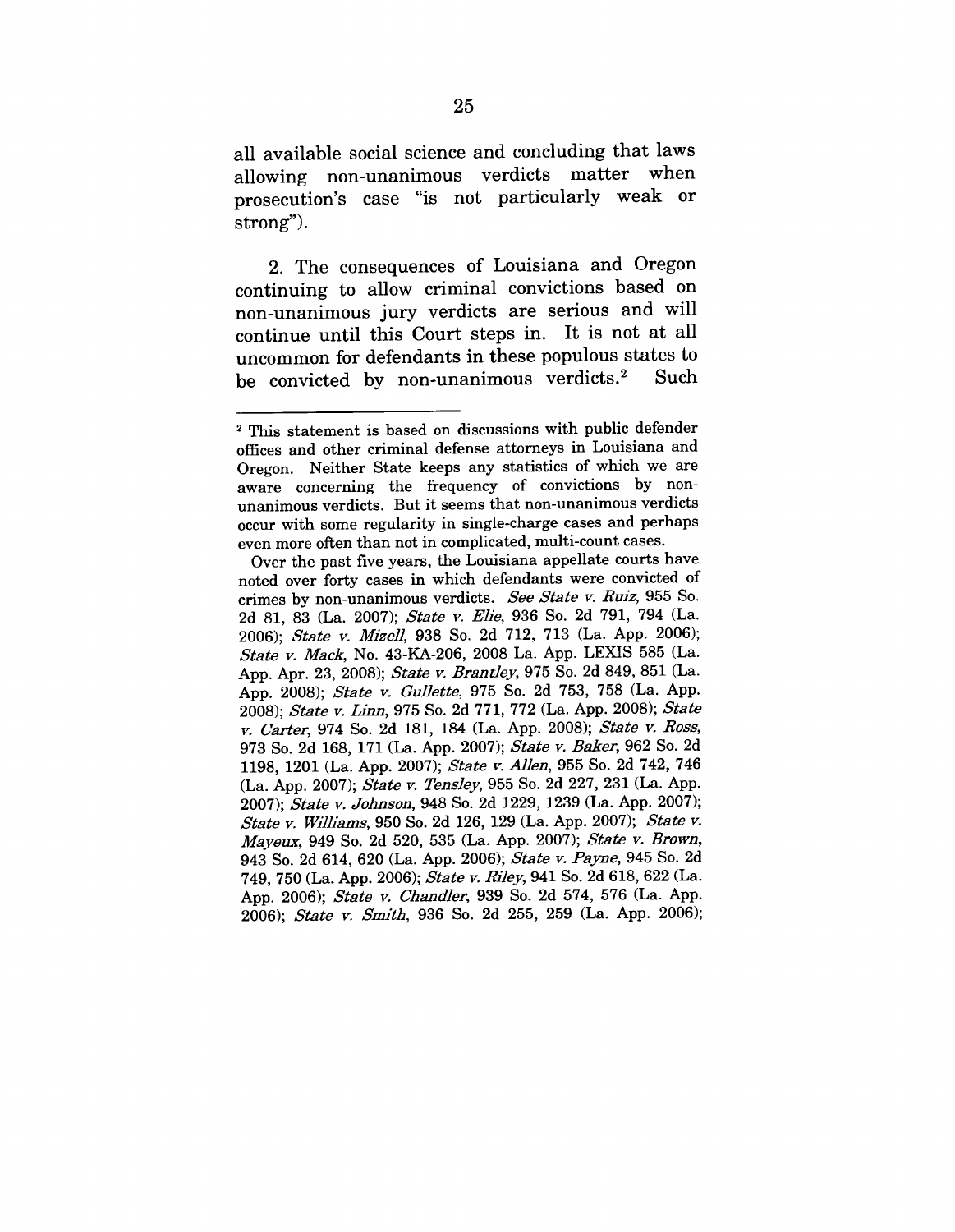defendants have pressed the constitutional argument made herein in recent years, but have continually been told that only this Court can declare that *Apodaca* is no longer good law. *See* App. 3a-4a; *State v. Smith,* 952 So. 2d 1, 16 (La. App. 2006), *writ denied,* 964 So. 2d 352 (La. 2007); *State v. Newman,* 2006 WL 3813692, at  $*5$  (La. App. 2006) (unpublished opinion); *State v. Caples,* 938 So. 2d 147, 157 (La. App. 2006), *writ denied,* 955 So. 2d 684 (La. 2007); *State v. Juniors,* 918 So. 2d 1137, 1147-48 (La. App. 2005), *w~fft denied,* 936 So. 2d 1257 (La. 2006), *cert. denied,* 127 S. Ct. 1293 (2007); *State v. Divers,* 889 So. 2d 335, 353 (La. App. 2004), *writ.*

*State v. Davis,* 935 So. 2d 763, 766 (La. App. 2006); *State v. Scroggins,* 926 So. 2d 64, 65 (La. App. 2006); *State v. Houston,* 925 So. 2d 690, 706 (La. App. 2006); *State v. Christian,* 924 So. 2d 266 (La. App. 2006); *State v. Zeigler,* 920 So. 2d 949, 952 (La. App. 2006); *State v. Wiltn'te,* 917 So. 2d 1252, 1258 (La. App. 2005); *State v. Hurd,* 917 So. 2d 567, 568 (La. App. 2005); *State v. Wiley,* 914 So. 2d 1117, 1121 (La. App. 2005); *State v. Bowers,* 909 So. 2d 1038, 1043 (La. App. 2005); *State v. Dabney,* 908 So. 2d 60, 65 (La. App. 2005); *State v. Jackson,* 904 So. 2d 907, 909 (La. App. 2005); *State v. Williams,* 901 So. 2d 1171, 1177 (La. App. 2005); *State v. Jackson,* 892 So. 2d 71, 73 (La. App. 2004); *State v. King*, 886 So. 2d 598 (La. App. 2004); *State v. Nguyen,* 888 So. 2d 900, 904 (La. App. 2004); *State v. Tauzin,* 880 So. 2d 157, 158 (La. App. 2004); *State v. Shrader,* 881 So. 2d 147, 150 (La. App. 2004); *State v. Williams,* 878 So. 2d 765, 778 (La. App. 2004) (Thibodeaux, J. dissenting); *State v. Guiden,* 873 So. 2d 835, 837 (La. App. 2004); *State v. Brown,* 874 So. 2d 318, 328 (La. App. 2004); *State v. Harris,* 868 So. 2d 886, 890 (La. App. 2004); *State v. Moore,* 865 So. 2d 227, 232 (La. App. 2004); *State v. McKinnie*, 850 So. 2d 959, 960 (La. App. 2003).

We understand that an amicus brief filed in support of this petition will provide additional information regarding the Oregon experience with non-unanimous verdicts.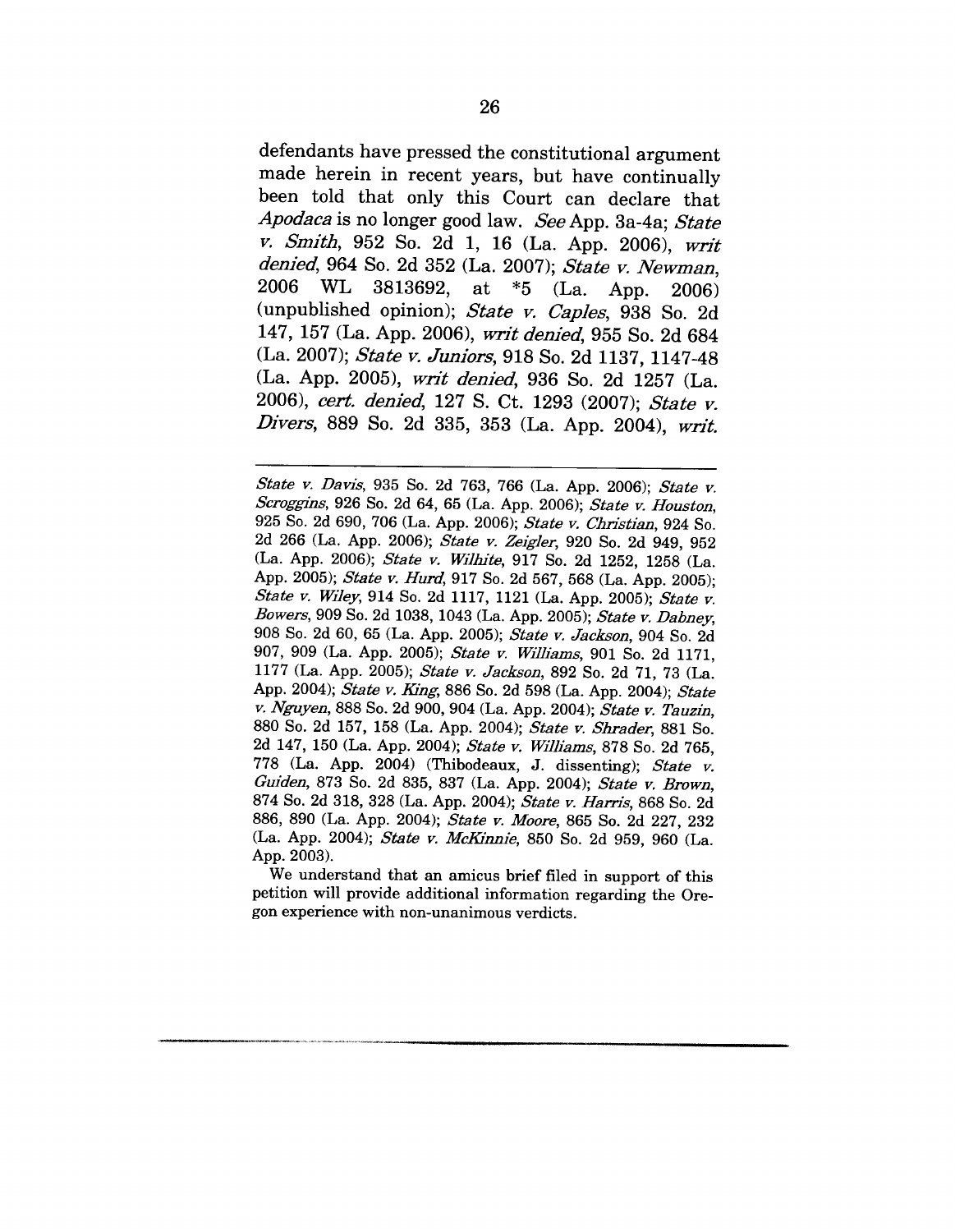*denied,* 899 So. 2d 2 (La. 2005), *cert. denied,* 546 U.S. 939 (2005); *State v. Sharp,* 810 So. 2d 1179, 1193-94 (La. App. 2002), *w~4t denied,* 845 So. 2d 1081 (La. 2003); *State v. Bowen,* 168 P.3d 1208, 1209 (Or. App. 2007) (same); *State v. Miller,* 166 P.3d 591, 599 (Or. App. 2007), *opinion modified on reh'g*, 176 P.3d 425 (Or. App. 2008); *State v. Phillips,* 174 P.3d 1032, 1037 (Or. App. 2007); *State v. Norman,* 174 P.3d 598, 604 (Or. App. 2007); *State v. Rennels,* 162 P.3d 1006, 1008 n.2 (Or. App. 2007). Petitioner respectfully requests that this Court do so now.

**II. DNA EVIDENCE INTRODUCED AT PET-ITIONER'S TRIAL SHOULD HAVE BEEN SUPPRESSED AS THE PRODUCT OF AN UNCONSTITUTIONAL SEARCH AND SEIZURE.**

The State obtained the key evidence leading to Petitioner's arrest and conviction – a biological sample containing his DNA - by means of a subpoena duces tecum issued by the Louisiana Attorney General's Office. The Louisiana Court of Appeal held that this procedure comported with the Fourth Amendment because the subpoena was sufficiently similar to an ordinary search warrant. App. 10a-23a. On appeal from Petitioner's separate conviction for capital murder, the Louisiana Supreme Court rejected this analysis, holding that the search and seizure of Petitioner's DNA violated the Fourth Amendment. *State v. Lee,* 976 So. 2d 109, 126-27 (La. 2008). The Louisiana Supreme Court, however, held that the DNA evidence did not need to be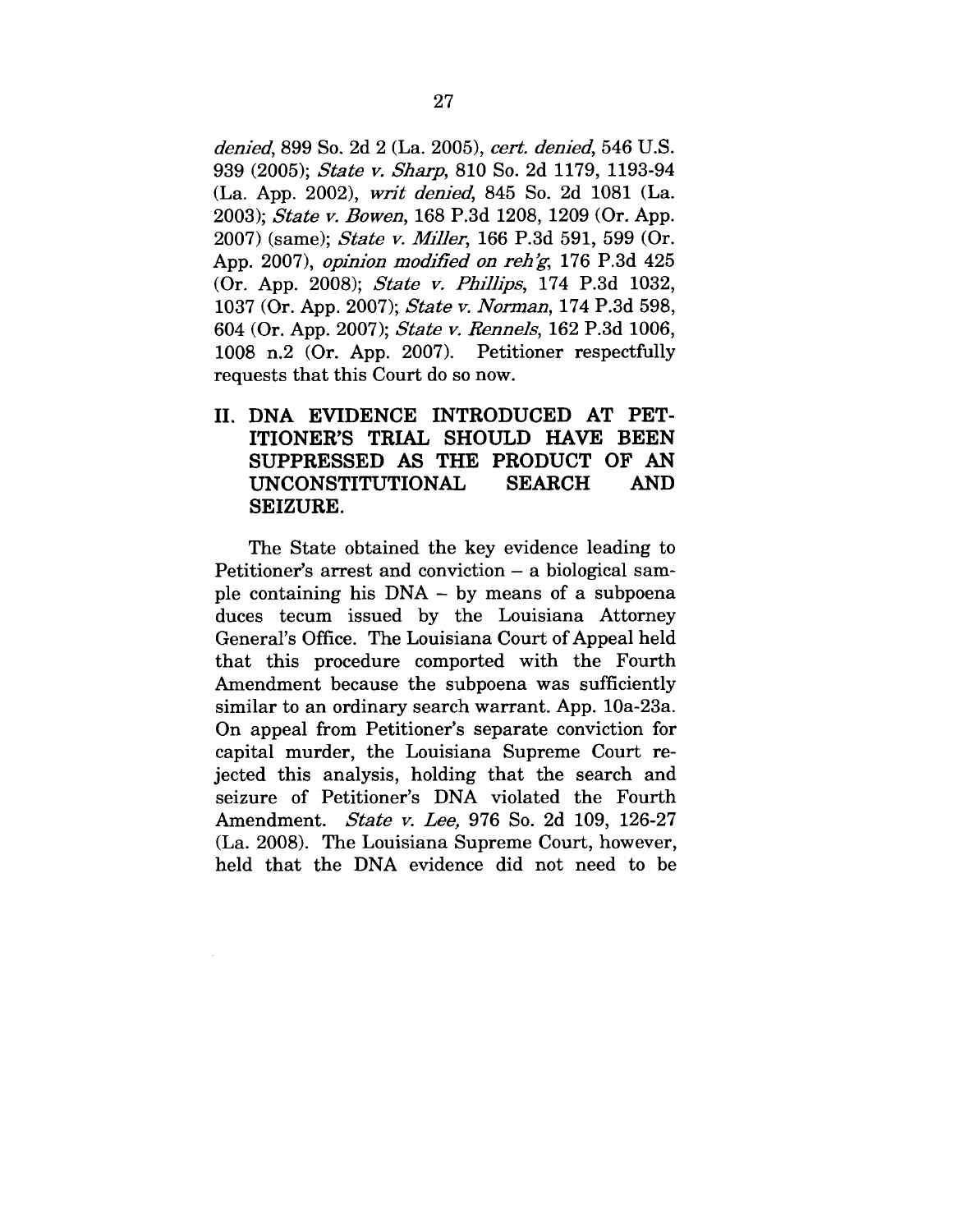suppressed because the inevitable discovery doctrine applied. *Id.* at 131.

Petitioner is challenging the Louisiana Supreme Court's inevitable-discovery ruling in a separate petition for certiorari, filed contemporaneously with this one. *See Lee v. Louisiana*, No. 07- <sub>1</sub>. In the event that this Court grants certiorari in that case, this Court should hold this case. And if this Court reverses the judgment in that case, it should grant, vacate, and remand, the Court of Appeal's opinion here for further proceedings. Supreme Court has repudiated the Court of Appeal's Fourth Amendment analysis, and a remand would allow Petitioner to litigate in light of this Court's opinion whether the inevitable discovery doctrine applies in this case.

\* \* \* \* \* \*